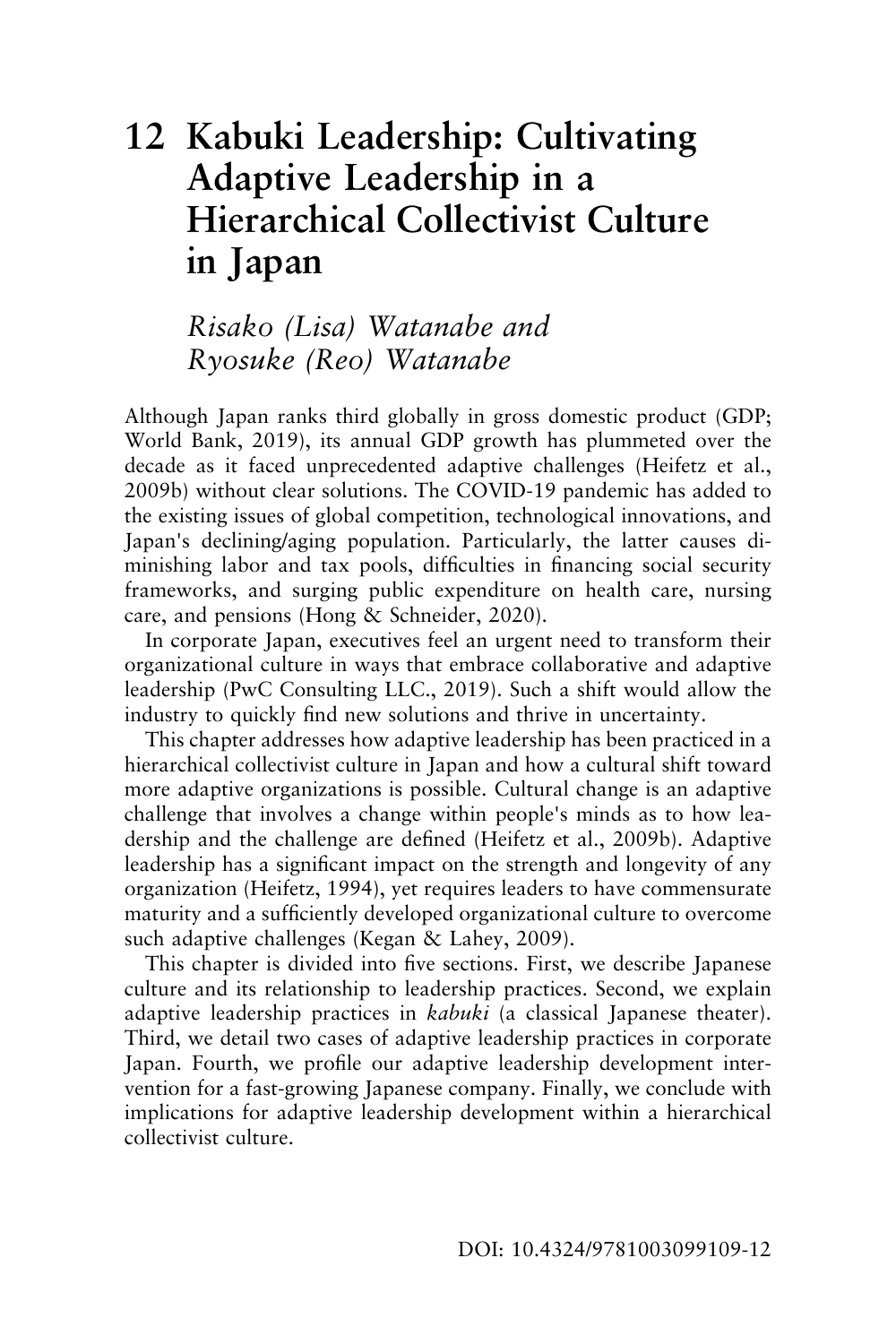## **Hierarchical Collectivist Culture in Japan**

Visitors to Japan often experience a juxtaposition of tradition and technological innovation. Japan is one of the most technologically advanced economies in the world (Radu, 2020). However, a 2,000-year history of tradition and seniority represented through extensive honorific language still permeates the entire culture.

Japan has a collectivist culture with strong group emotions, high power distance, and loyalty to authority (Nahavandi, 2006). Its collectivism is not egalitarian, but highly hierarchical (Meyer, 2014), marked by a performance orientation (Nahavandi, 2006). House et al. (2002) proposed that a culture's differentiating characteristics could predict organizational practices and leadership behaviors. In short, the most acceptable and effective organizational practices and leadership behaviors and qualities in Japan are based on hierarchical collectivism, which puts importance on authority and self-sacrifice for the good of the group (Nahavandi, 2006).

### **Kabuki and its Uniqueness in Collaborative Improvisation**

Kabuki is one of the major classical theater forms in Japan, dating back to the 17th century (Kodansha, n.d.a). With its blend of drama, music, and dance, kabuki is recognized as one of the world's greatest theatrical traditions (Kodansha, n.d.a). Since its inception, kabuki has adapted to the changing times (Kodansha, n.d.a) and, similar to how Heifetz et al. (2009a) describe leadership, is an "improvisational and experimental art" (p. 3), that fosters adaptation, embraces productive disequilibrium, and generates leadership. Heifetz et al. (2009b) define fostering adaptation as enabling an organization to thrive in a new or challenging environment. To embrace productive disequilibrium is described as generating enough distress among stakeholders to make progress, but not so excessively that the organization is incapacitated (Heifetz et al., 2009b). They explain generating leadership as the distribution of leadership responsibility and the mobilization of everyone for producing results (Heifetz et al., 2009a).

#### *Kabuki Fosters Adaptation*

Kabuki's cultivation of adaptation is seen in some actors' dissent to its inheritance system and the industry's trend itself (Kominz, 2006); the kabuki industry is still adapting. Its goal of advancing new creations along with classics results in the introduction of new kabuki productions—adaptations of storybooks, manga, works of Shakespeare, and classic Indian texts. These adaptations accentuate the basis of new creations as classic kabuki while reinforcing a kabuki tradition characterized by the introduction of new productions (Shochiku Co., Ltd., 2020).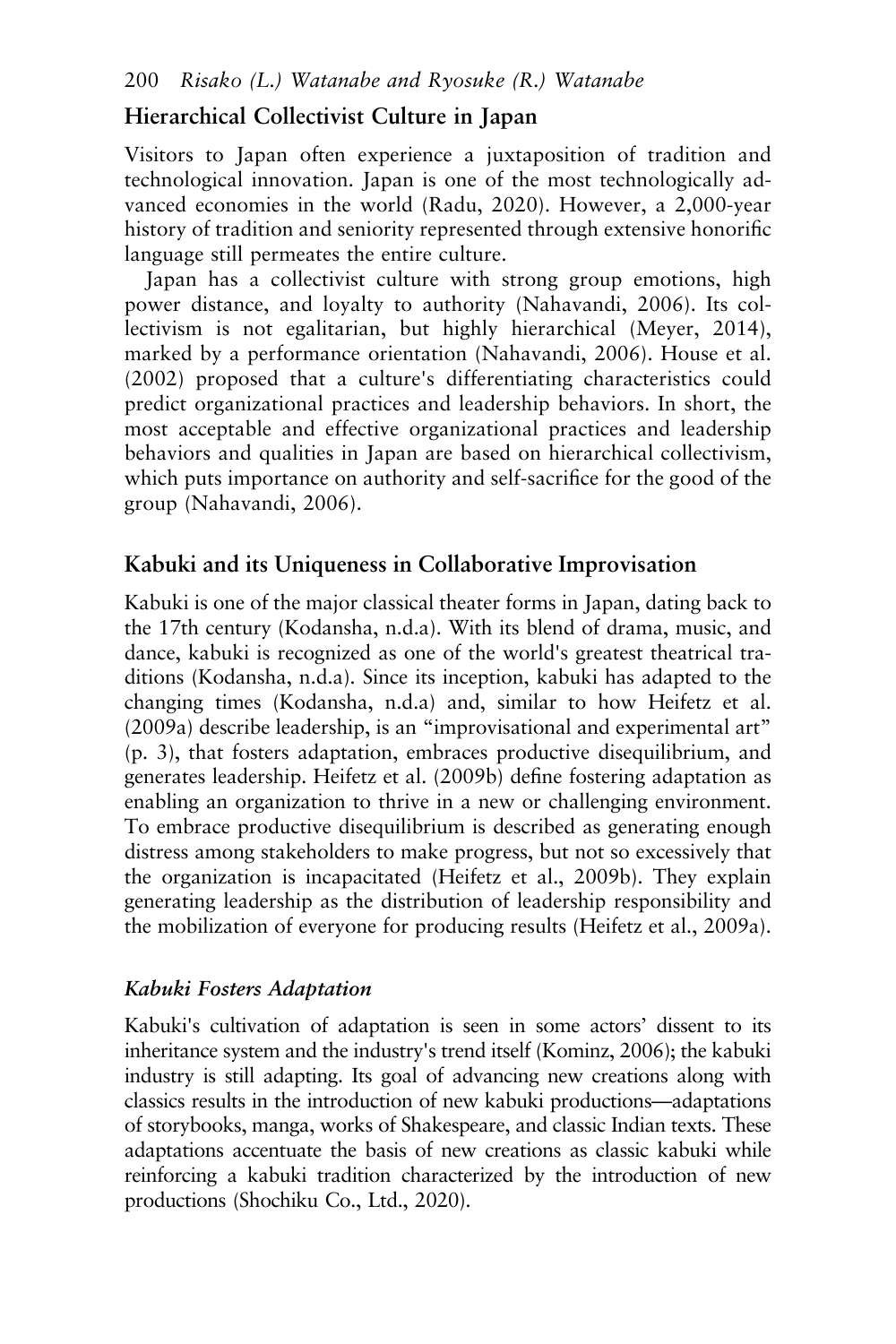#### *Kabuki Embraces Disequilibrium*

The kabuki industry held itself in a fruitful disequilibrium by "acting politically" (Heifetz et al., 2009a). During Japan's Tokugawa period (1603–1868 A.D.) of isolation from foreign contacts and oppressive government restrictions, Kabuki artists used "suggestion" to circumvent censorship and maximize entertainment (D'Etcheverry, 2011). During this period, one of the universal moral concepts, the Buddhist belief of *mujō* (impermanence), was integrated into the kabuki theater for plot turns, often exemplifying the collapse of a noble family or a mighty military head (Kodansha, n.d.a). The ways in which kabuki enlightens citizens about impermanence exemplifies adaptive leadership in its orientation to change (impermanence) and the role of non-positional leaders (those lacking formal authority) to embrace adaptation and disequilibrium in an ever-changing world (Heifetz, 1994).

Other elements of kabuki that enable an audience to embrace disequilibrium are pivot words with two meanings (kakekotoba), quick changes (hayagawari), and double casting, the same actor playing more than one character in a given play (D'Etcheverry, 2011). All three elements invite the audience to see an actor as multiple and often contradicting personae. These too align with the role informal authority may play in adaptive work and how adaptive leadership requires us to engage in multiple interpretations and enhance our complexity.

#### *Kabuki as a Leadership Generator*

Finally, kabuki epitomizes the mobilization of all stakeholders, one of the cornerstones of adaptive leadership (Heifetz et al., 2009a). Most remarkable regarding kabuki performance is that the music is composed and performed collectively and collaboratively (Kodansha, n.d.b). Unlike conductors in Western operas, the actors and musicians in kabuki take turns playing the role of conductor, unfolding naturally. The singers and players of shamisen, the three-stringed traditional Japanese instrument, are in charge of their parts. The stakeholder groups of the percussion and offstage music, consult with other roles in the production, such as the head of the association of percussionists, actors, and directors of the performance, to add their music to the theatrical piece. Like adaptive leadership, this collaborative improvisation process is perfected through practice and carried out on stage. Kabuki also mobilizes people (Heifetz et al., 2009a) in more subtle ways. The audience becomes another stakeholder group as they participate in performances through the use of *kakegoe* (set phrases cried out by attendees at particular points in the performance) and sensory conventions, such as allusion, requiring active audience participation (D'Etcheverry, 2011).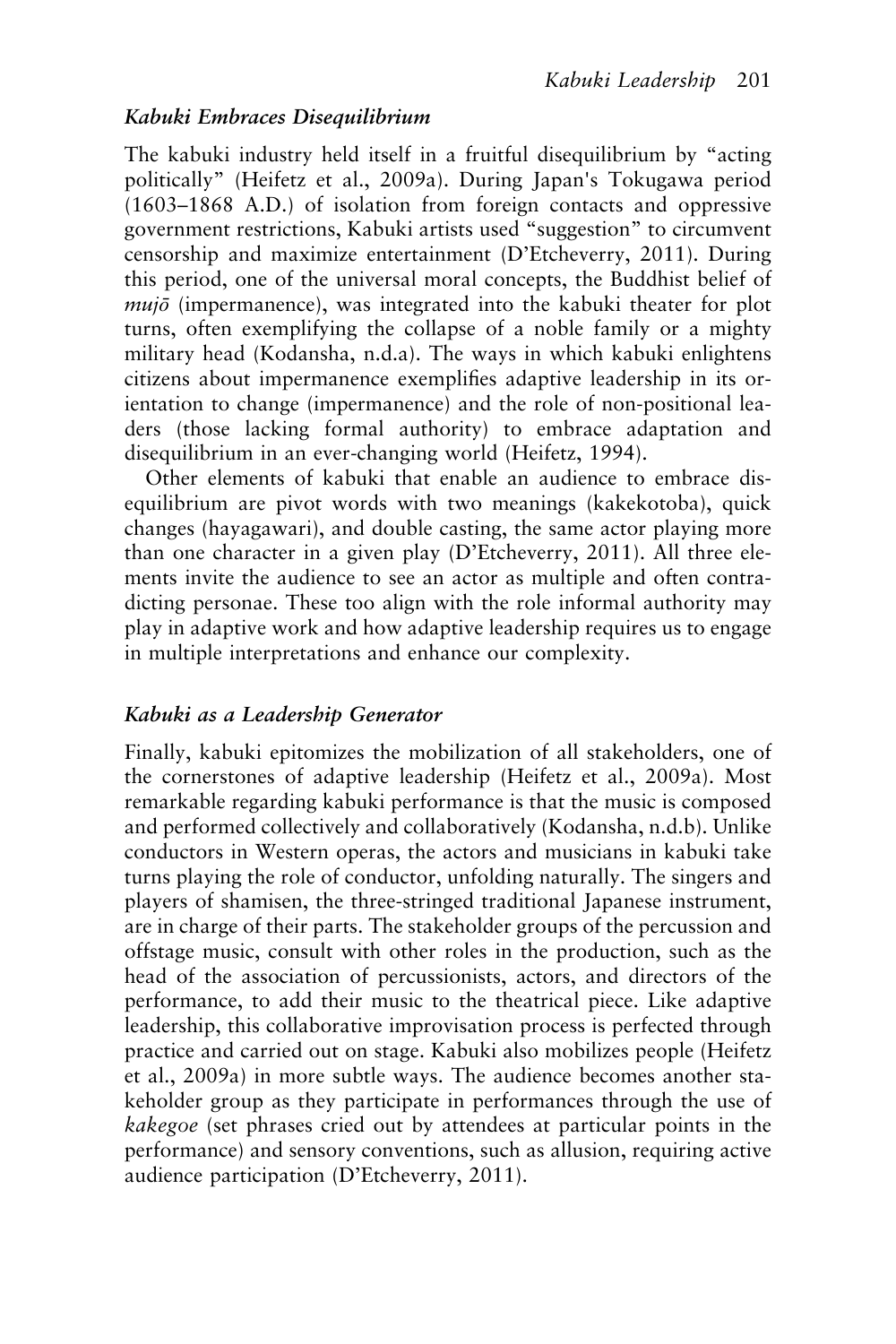Thus, the distinctiveness of kabuki is that it promotes adaptiveness, maintains productive disequilibrium, and exercises collaborative leadership within a hierarchical collectivist culture while adapting itself to the needs of modernity, all of which are critical in the art of adaptive leadership.

# **Adaptive Leadership in Hierarchical Collectivist Corporate Japan**

This section describes two corporate examples of adaptive leadership enacted in the hierarchical collectivist culture in Japan. The first example comes from Toyota Motor Corporation, a global manufacturer run by one family on a hereditary system, where *kaizen* (Imai, 1986) is one of the key principles of the production system. *Kaizen* is defined as a search for continuous improvement and a philosophy dedicated to maximum quality, waste elimination, and improved efficiency in equipment and work procedures (Toyota UK, 2013).

*Kaizen* activities are embedded in the daily work of the employees, even at the lowest level of Toyota. For example, since 1951, the company has been asking its employees (approximately 74,000) to reflect weekly and propose *kaizen* ideas. These range from minute improvements in daily workflows or production lines to corporate-wide initiatives. If an employee submits five ideas, the supervisor will give that employee between ¥500 and ¥30,000 (\$4 and \$250) the following week depending on the idea proposed. Ideas worthy of consideration at the highest level move up the chain of command. All ideas receive some renumeration, even those not classified as extraordinary, encouraging all employees to participate. This top-initiated but bottom-up weekly activity has led to numerous improvements and innovations for the company. It creates safe spaces for critical thinking, gives the work back to the staff, and encourages employees to speak out about what doesn't work, all of which exemplify adaptive leadership practices (Heifetz et al., 2009b).

A second example is the Amoeba Management methodology developed by Kazuo Inamori, the former president and chairman of Kyocera Corporation (Kyocera Corporation, 2020). Amoeba Management begins by dividing an organization into smaller units named *amoebas*. One leader is designated for each amoeba, who takes responsibility for drafting plans and goals for the unit based on corporate-wide philosophy and goals. Within this structure, each employee plays a leading role to achieve the unit goals while pursuing the corporate philosophy. This management-byall approach is widely accepted in Japan. More than 700 companies, including Kyocera, KDDI, and Japan Airlines implemented this strategy with significant successes reported. As an example, Inamori directly led the successful turnaround of Japan Airlines in two years with Amoeba Management, from one of Japan's biggest bankruptcies in 2010 to the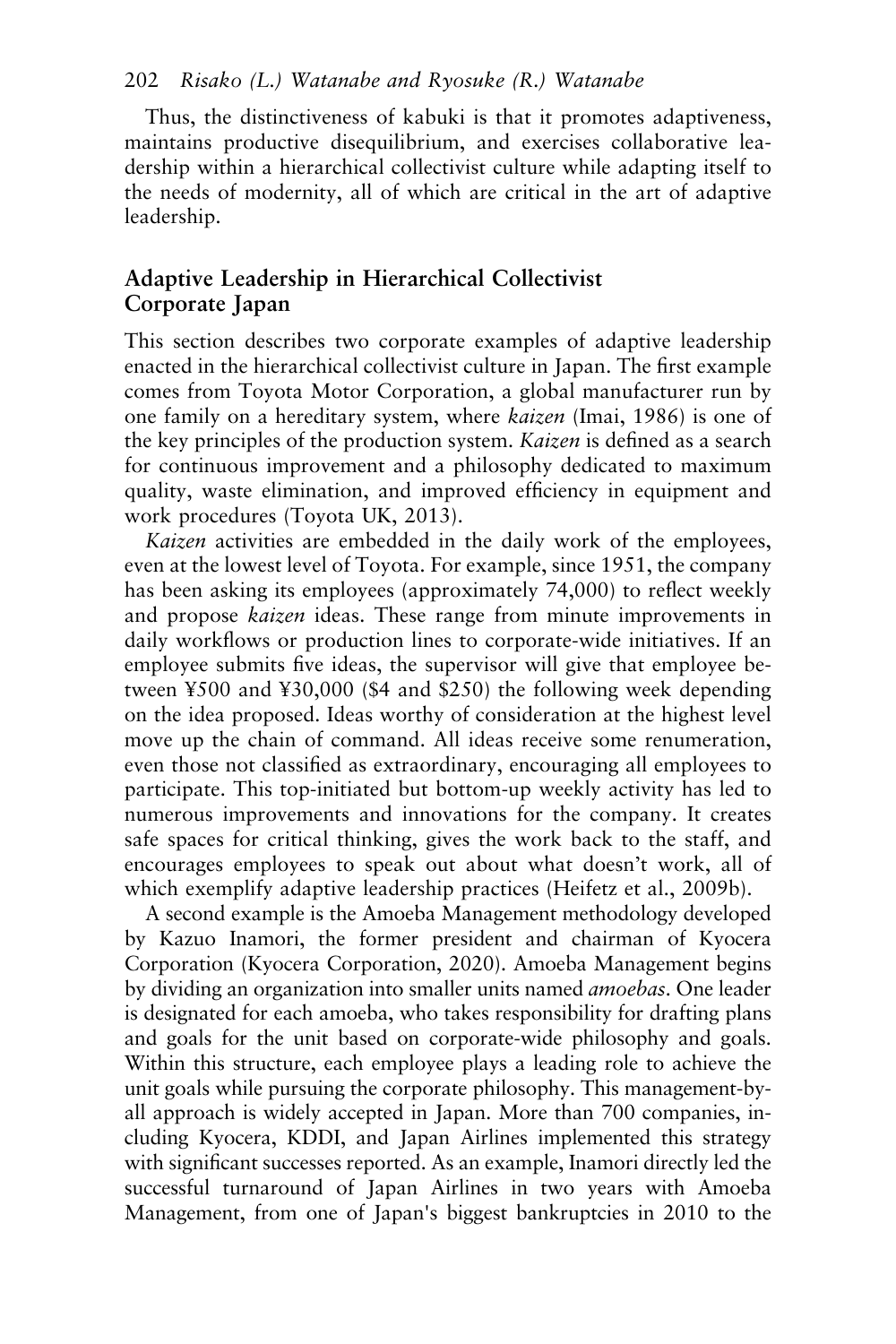world's second-largest public offering in 2012 (Layne, 2012). This revival, enabled by the collaboration of all employees, is an example of generating leadership throughout the organization.

We can extract common threads from these two corporate cases and kabuki. Both corporations exercised elements of adaptive leadership in a hierarchical collectivist culture. Toyota was consistently committed to innovation, developed a business philosophy called *kaizen* to improve its business continuously, and remains an adaptive leader in the industry. Kyocera created the Amoeba methodology and still has an immense influence on the innovation of other corporate entities globally. The authors call this type of leadership model in which adaptive leadership is practiced within a hierarchical collectivist culture, "kabuki leadership." We now present a case study in which we tested our model of kabuki leadership in Japan.

# **A Case of An Adaptive Leadership Intervention in Japan**

This is a case study of a fast-growing accounting firm in Japan and a leadership development program to develop an adaptive organizational culture. The company offered its top 15 executives, including the founder and CEO, a 5-month intervention using the adaptive leadership framework (Heifetz, 1994) and the immunity-to-change (ITC) process based on adult developmental theory (Kegan & Lahey, 2009). We utilized pre- and post-intervention assessments to evaluate a potential shift in two areas: Participants' stage of adult development and views on organizational culture. The primary instruments for this study were the Subject-Object Interview (SOI; Lahey et al., 1988) and the Culture Evaluation Tool (McCauley et al., 2008).

#### *Background*

The accounting firm in which this study took place has grown steadily since its inception in 2007 and, at the time of this study, was ranked among the top 30 accounting firms in Japan. It enjoys a solid reputation as a group of trusted business advisors to over 2,400 clients across a wide range of industries.

This firm has also faced serious challenges. Accounting services had become increasingly commoditized, and the pricing competition had reduced the firm's growth and profitability. As well, with growing pressure on compliance and demands for high-level client services, many employees experienced burnout, resulting in high turnover. Nevertheless, because of steady growth over the previous decade, the management lacked a sense of urgency.

Furthermore, there was a growing gap between espoused and enacted corporate values (H. Takahashi, personal communication, January 15,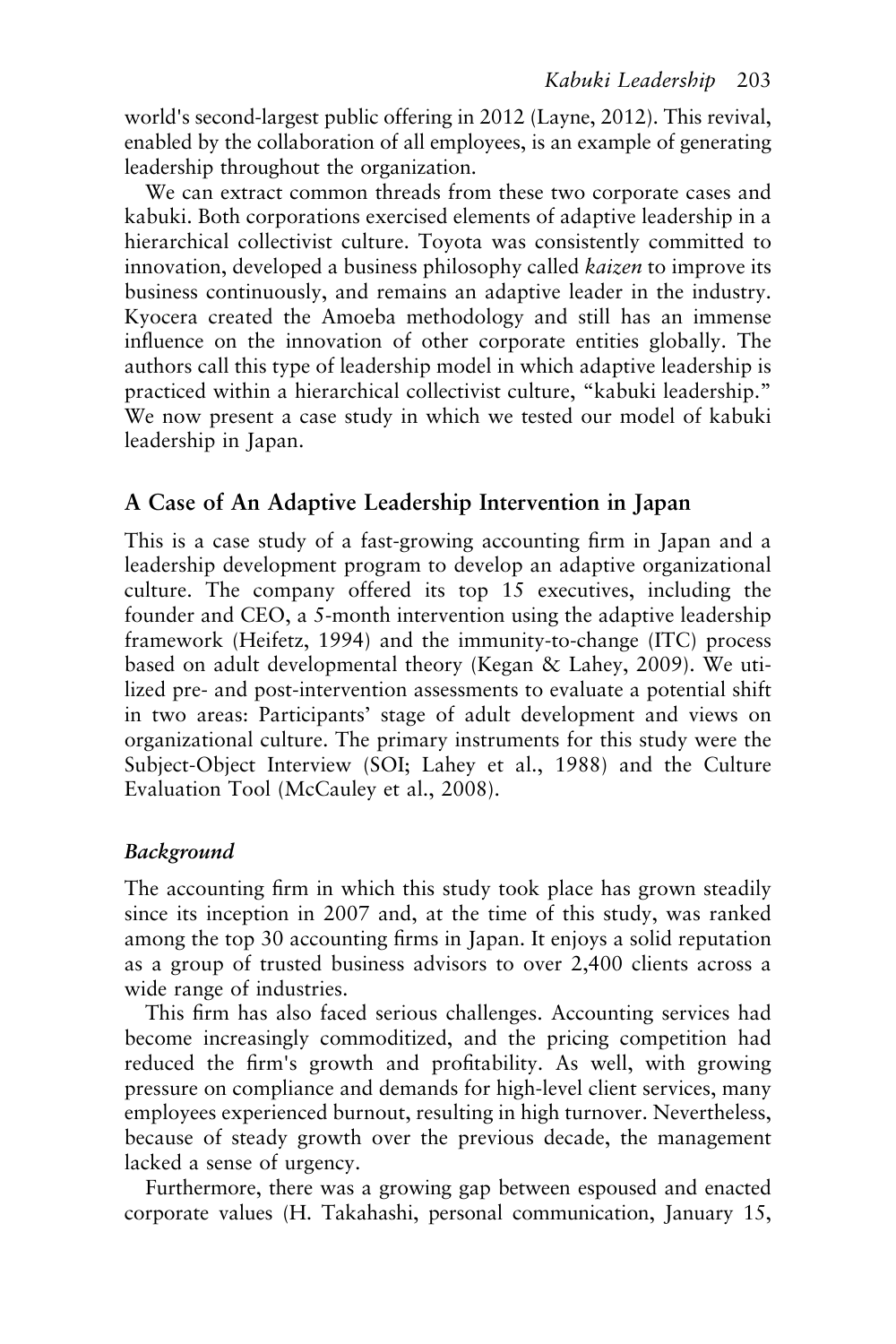2021). The CEO publicly committed to embracing diverse opinions and the growth and well-being of all associated stakeholders: Employees, clients, and the accounting industry in Japan. He introduced flexible working arrangements and created a website for accountant-hopefuls that offered career advice. His leadership style tended to be command-andcontrol in order to generate fast outcomes, which created dependency among the employees on these directives, and siloed communication.

Realizing the long-term impact of his leadership style and the contradictions of his actions in relation to the firm's values, the CEO felt the firm should shift from a hierarchical leadership culture to one that was more collaborative and process-oriented. He also recognized that what amounted to an organizational culture transformation would require his employees, especially the leaders, to cultivate a more complex mindset (Kegan et al., 2016). The authors noted the firm could be closer to his goal by promoting adaptiveness, maintaining productive disequilibrium, and exercising collaborative leadership, the pillars of kabuki leadership.

### *Theoretical Frameworks for Organizational Culture Transformation*

Two theoretical frameworks were employed in this intervention: Adaptive leadership and adult development. Adaptive leadership encompasses an iterative process of observing and interpreting patterns before taking action (Heifetz et al., 2009b). Heifetz et al. (2009b) call this "getting off the dance floor and on the balcony" (p. 32).

Critical to addressing the complexities of adaptive challenges is a mindset able to recognize and make meaning of that complexity. Adult development theory offers a foundation for understanding this capacity (Kegan & Lahey, 2009) and, by extension, adaptive leadership. Kegan's (1994) theory of constructive adult development posits that adults move through successive developmental stages, each stage representing a qualitative evolution in mental complexity (McCauley et al., 2006). Kegan describes these stages as instrumental, socialized, self-authoring, and self-transforming. Because the majority of adults fall between a socialized and self-transforming mindset, this study focused its data collection on those three stages (see Table 12.1).

Kegan et al. (2016) emphasized that organizations should focus on supporting employees to transform their meaning-making systems to deal with organizational culture transformation. Thus, it is critical to drive both individual and organizational development as interdependent goals at the organizational level.

Adult development theory has been applied to the evolution of organizations (Torbert, 2004), with McCauley et al. (2008) proposing that organizations develop along a similar trajectory as Kegan's individual framing: From a dependent to an independent to an interdependent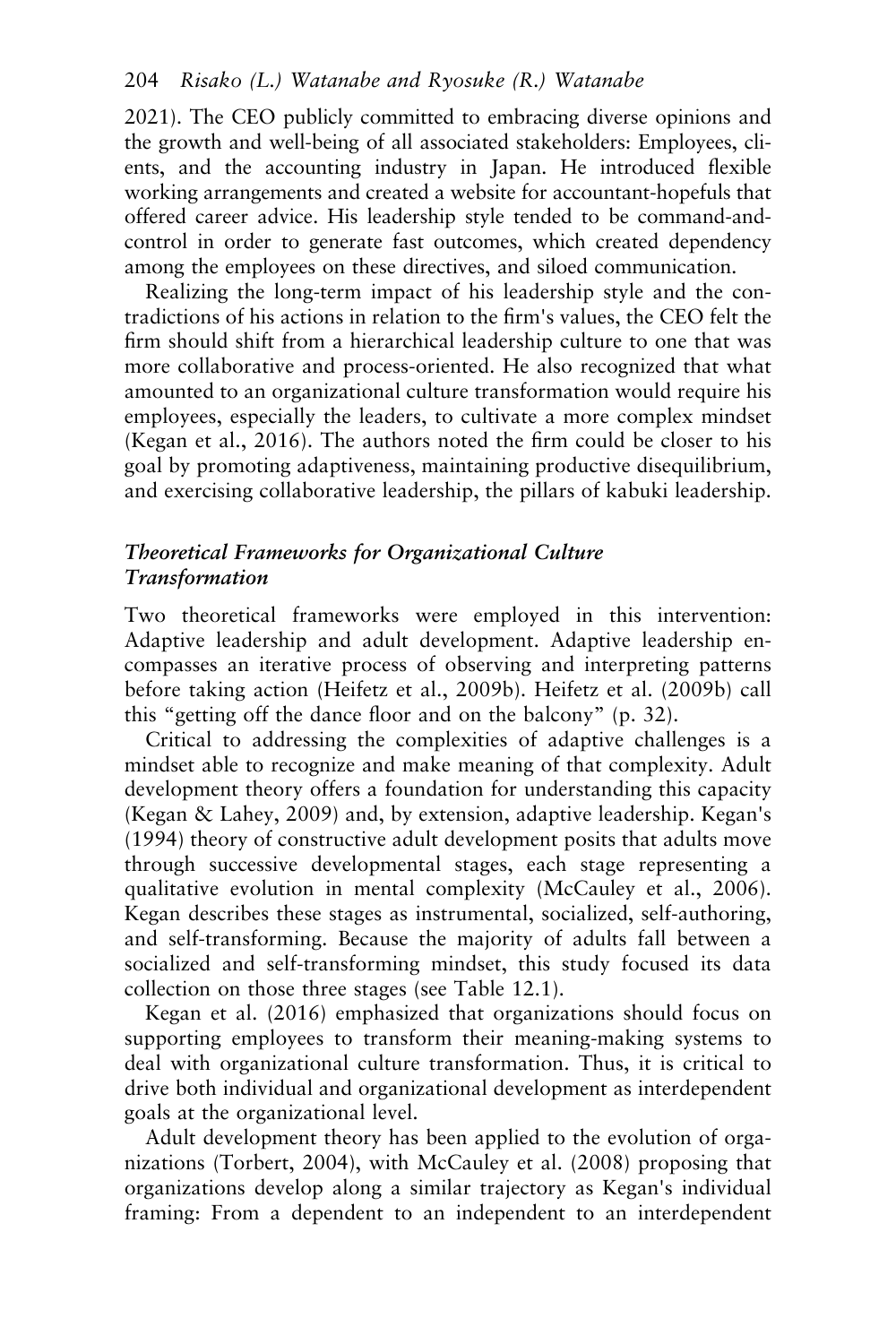| <b>Adult Meaning Stages</b>           | Description                                                                                                                                                                                                                                                    |
|---------------------------------------|----------------------------------------------------------------------------------------------------------------------------------------------------------------------------------------------------------------------------------------------------------------|
| Socialized Mind (3rd stage)           | Can subordinate its desire to that of others.<br>Loyal to the community with which it<br>identifies. Importance of external validation.<br>59% of adults are believed to be in this stage.                                                                     |
| Self-authoring Mind<br>(4th stage)    | Self-guided, self-motivated, and self-evaluative.<br>Can mediate conflicts. Importance of internal<br>validation. 34% of adults are at this stage.                                                                                                             |
| Self-transforming Mind<br>(5th stage) | Self-reflective regarding the limitations of<br>internal authority. Collective and variable<br>authority. Less likely to see the world as<br>dichotomies or polarities. Dialectic. The<br>percentage of adults in this stage is thought to<br>be less than 7%. |

*Table 12.1* Three Adult Development Minds

Note: Created by the authors of this chapter referencing Kegan and Lahey (2009).

leadership culture. In a dependent leadership culture, people with positional authority are responsible for leadership, and there is an emphasis on a command-and-control approach, with deference to authority. This is similar to the socialized mind form where individuals exhibit dependence upon external authority. In an independent leadership culture, leadership emerges where needed, based on knowledge and expertise. This culture may emphasize decentralized decision making, with a high regard for individual initiative and responsibility; in Kegan's developmental framing, these individuals would be classified as self-authored. In an interdependent leadership culture, leadership is a collaborative activity of mutual inquiry and learning, in which people proactively use dialogue and horizontal networks, valuing diversity, inclusion, and learning (For details on networks, see Chapter 1). This culture enables working cross-organizationally for synergies. Kabuki creation, with its collaborative nature and use of dialogue, appears to be based on an interdependent leadership culture. The latter leadership culture includes and transcends the prior leadership culture and is more complex. Research indicates organizations with an interdependent leadership culture are better able to adapt to rapid changes (Drath et al., 2010). McCauley et al. (2006, 2008) argue that an interdependent organizational culture corresponds closely with the self-transforming mind form. Figure 12.1 illustrates these cross-theory comparisons, adapted and modified from McCauley et al. (2006, 2008).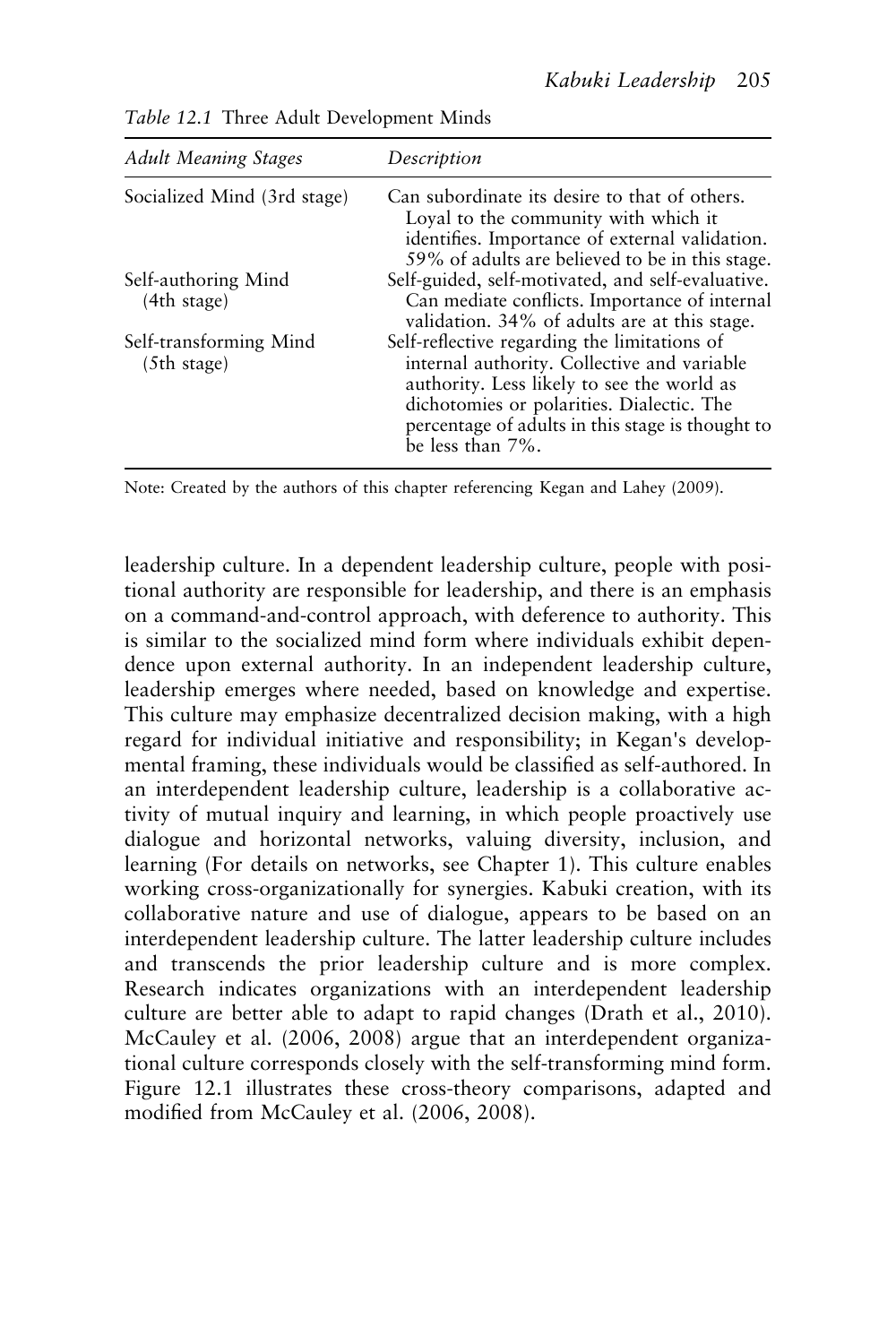

*Figure 12.1* Stage Comparison of Individual Adult Development and Leadership Culture.

Note: Created by the authors of this chapter referencing McCauley et al. (2006, 2008).

#### *Research Method*

In 2019, the CEO of the accounting firm consulted with the authors to develop a leadership training program to embody its values: "We are all different and all wonderful, and we would like to move hand-in-hand and grow with you." His goal was to change the organizational culture from a hierarchical one to one that was adaptive, more developed, and inclusive.

Notably, the intervention that comprised this case study would be the first documented corporate attempt to develop an adaptive culture in Japan. The research team used Heifetz et al's (2009b) conception of an adaptive organizational culture, which includes: Authenticity and openness, shared responsibility, independent judgment, leadership capacity throughout the organization, and institutionalized reflection and continuous learning. The initial intervention was designed as an inperson 5-month leadership training based on adaptive leadership for the top 15 executives, including the CEO. From the kabuki leadership perspective, the CEO's participation was crucial not only for his own growth by perceiving his direct reports as colleagues, but also for the role modeling effect for his direct reports and the disequilibrium it might create in the training because of his dual role as CEO and fellow participant, enabling others to see his multiple personae. Due to the 2020 global pandemic, the study was redesigned to enable virtual delivery. As well, the original plan to offer two 1.5-day workshops in Tokyo at the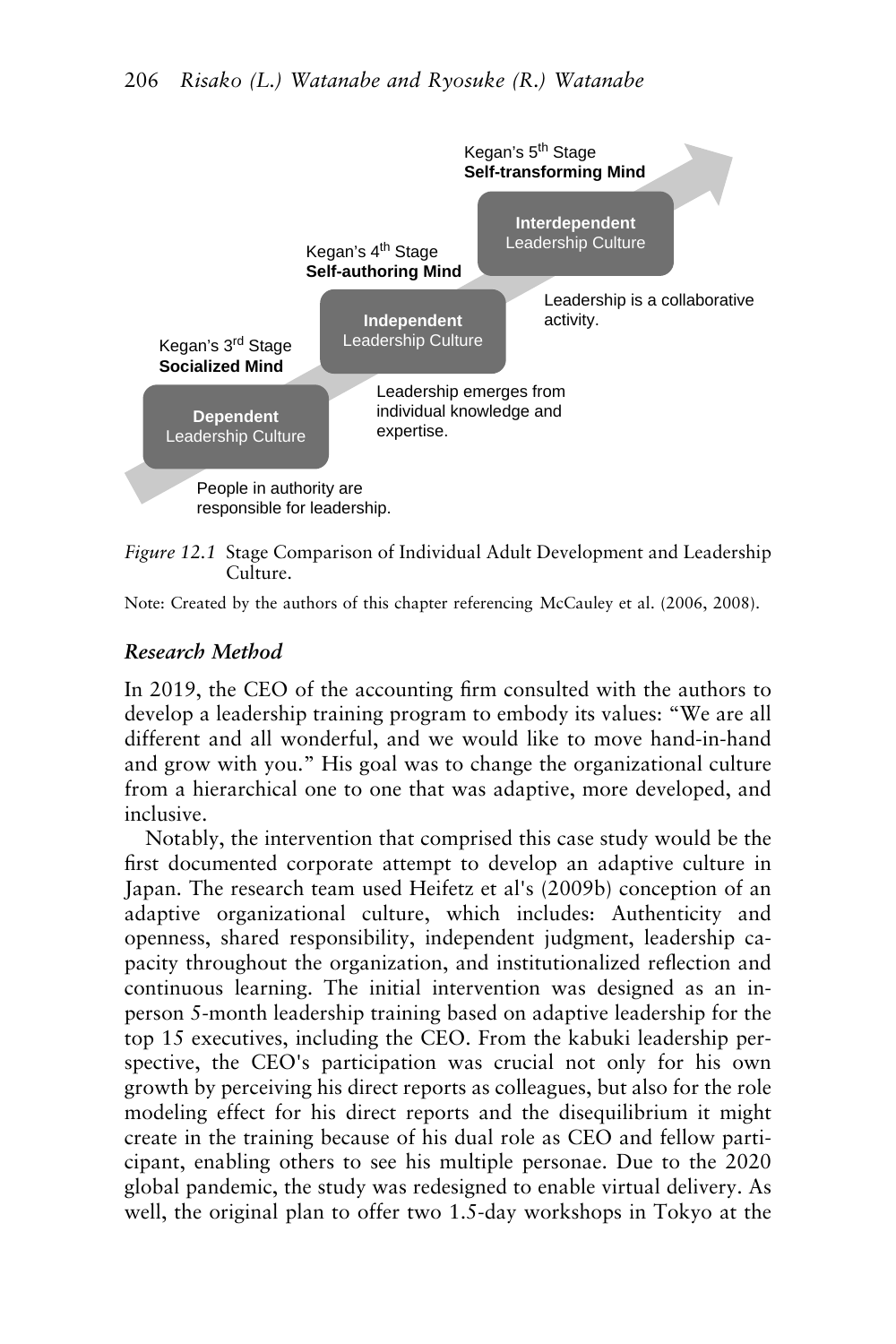start and end of the program was adjusted to comprise six 3-hour workshops over five months. This adjustment ensured more frequent gatherings due to the virtual nature of the training.

Another consideration related to the virtual intervention during the pandemic was the assumption that participants could not accommodate any excessive psychological stresses. Therefore, the ITC process (Kegan & Lahey, 2009) was chosen as a primary intervention strategy.

#### *Immunity to Change*

ITC offers a specific workflow to uncover invisible beliefs that prevent a desired change to take place. The ITC arc begins with a participant's identification of an "improvement goal," actions/inactions that counter that goal, the "hidden competing commitments" that rationalize the unproductive actions/inactions, and the "big assumption" that drives the hidden commitment and the counterproductive behaviors. Participants uncover a "map" of their behaviors that points to an "immune system" that is holding status quo behaviors in place. Subsequently, participants design and implement "tests" of their "big assumptions" to first understand if their assumptions are correct and, if so, they design experiments that will eventually help them overcome the immunities that prevent them from taking the actions they desire for themselves (Kegan & Lahey, 2009). This process often involves a level of discomfort, as it exposes and often questions strongly held beliefs (Kegan & Lahey, 2009) that can date back to childhood. The ITC exercise itself requires participants to be on the balcony, see themselves as systems—an essential characteristic of adaptive leaders (Heifetz et al., 2009) and, through that discomfort potentially expand their mental complexity (Helsing et al., 2013).

ITC and the adaptive leadership process of observing, interpreting, and intervening have common characteristics. First and as noted earlier, the ITC process of getting on the balcony and collecting data about the self is a key observation practice of adaptive leaders. Second, identifying "hidden competing commitments" that rationalize unproductive behavior and unconscious beliefs in ITC requires the interpretations adaptive leaders must make, in this case identifying and interpreting behavioral patterns. Finally, the design and implementation of experiments to test one's assumptions resembles intervention practices in adaptive leadership called "experiments" (Heifetz et al., 2009a), which intend to make progress on adaptive challenges (Heifetz et al., 2009b).

**Process.** For maximum learning, the participants were divided into four groups of three to four people. Each group had weekly group coaching meetings, designed to help participants share and reflect on their experiments, what they learned about themselves through the words and actions of those involved in the experiments, and their plan for the following week, all done collectively and collaboratively as in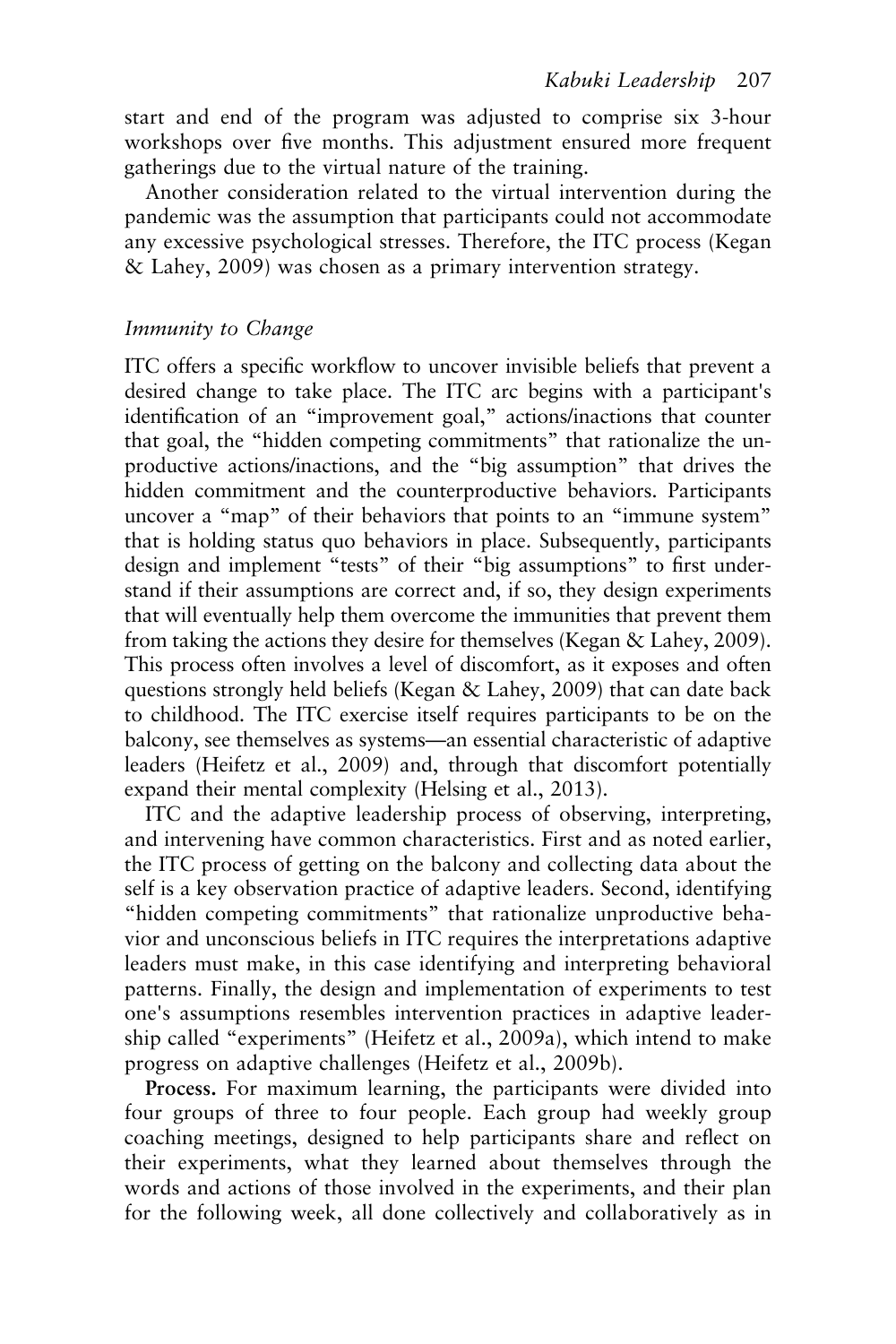kabuki performances. As researchers, we believe people learn through collaborative inquiry and reflection. By observing other participants' reflections and analyses of their experiments, each participant might find similar dynamics in their own case. This mirroring dynamic could—and did—provide different interpretations of their cases. Moreover, the participants were asked to take turns becoming the weekly facilitator for their group, similar to kabuki in which musicians take turns playing the role of the conductor, to mobilize the system by exercising the functions of authority.

#### *Holding Environment*

An important component to the intervention was the development of a holding environment (Heifetz et al., 2009b) to support psychological safety among the participants and to maintain the disequilibrium at a productive level (For details on the holding environment, see Chapter 11). In the initial meeting, we asked participants to list rules which helped foster psychological safety during the program, along with a commitment to follow these "norms" and expectations of each other. The norms included: Maintain confidentiality, listen to others open-mindedly, participate physically and mentally, and celebrate small steps of change and success. The researchers also began each meeting with check-ins to share their intention for the work and concluded with check-outs to summarize reflections from the training session.

Furthermore, the researchers maintained a strong presence throughout the process. Virtual individual consultations were offered twice a month. The first four small group sessions were observed and supported. Weekly meetings were held with the CEO to make program adjustments according to his feedback.

#### *Agile Methodology*

The training took place from August to December 2020 and incorporated agile development methodology, a process that accelerates the progress of human growth and organizational culture change (De Smet et al., 2018). This time frame allowed for three cycles of a monthlong agile cycle (Figure 12.2). Each cycle included one large-group workshop and four weekly small group meetings. As part of the intervention design, the authors changed the members in each small group and the theme of the ITC process every month to resemble *mujō* (impermanence or change) integrated in kabuki and promote adaptation as well as to enhance fellowship. Moreover, the authors created multiple group work opportunities with different group members during the workshops similar to quick change (hayagawari) in kabuki to simulate fluidity.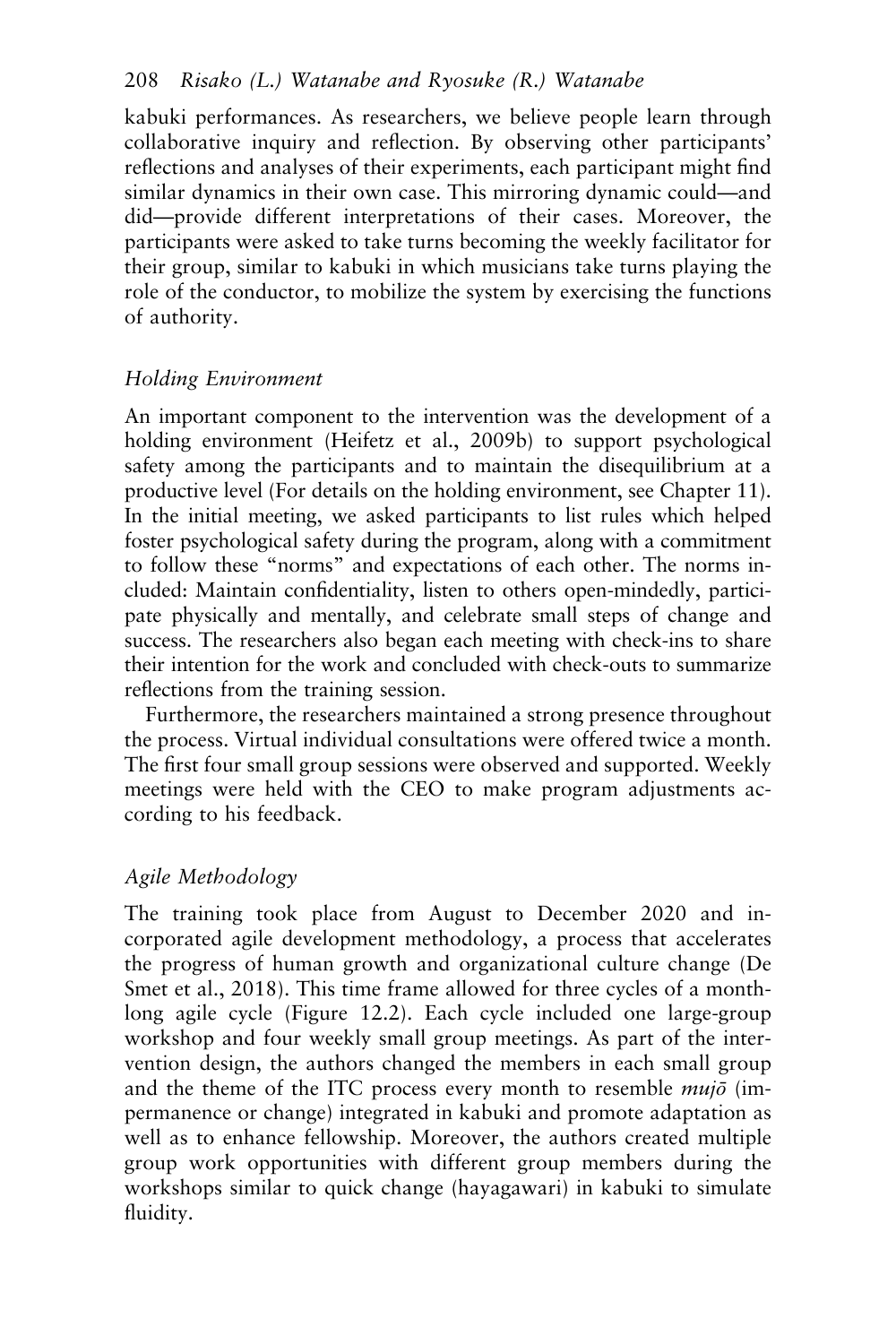

*Figure 12.2* One Agile Cycle of the Leadership Development Intervention.

The first agile cycle centered on individual improvement goals to develop a reflective mindset and explore hidden biases. Participants were asked to recognize the adaptive and technical aspects of their personal challenge. The second cycle targeted organizational improvement goals. Each group chose and analyzed the adaptive aspects of one organizational improvement goal. Then, each group member made their own experimentations to overcome the adaptive challenges inherent in the organizational improvement goals and worked on them individually. The third cycle dealt with the organizational improvement goal of collaboration and moving beyond siloed practices. This cycle asked all participants to collaboratively work on experiments related to the goal within the cross-silo group or with other stakeholders not engaged in the training process depending on their goals. They shared their experiences and learnings regarding their big assumptions from the experiments with others within their small group and advised each other on how they might have done things differently. They also shared their learnings in the subsequent workshop with members from other small groups. ment and the Culture Evaluation of the Culture Evaluation The Solution The Solution The Solution Culture Evaluation Culture Evaluation Tool (McCauley et al., 1998), a Data Collection The Solution Theorem and a smalle of th

#### *Data Collection*

Pre- and post-intervention assessments were conducted: (1) the SOI (Lahey et al., 1988) to assess the participants' stages of adult develop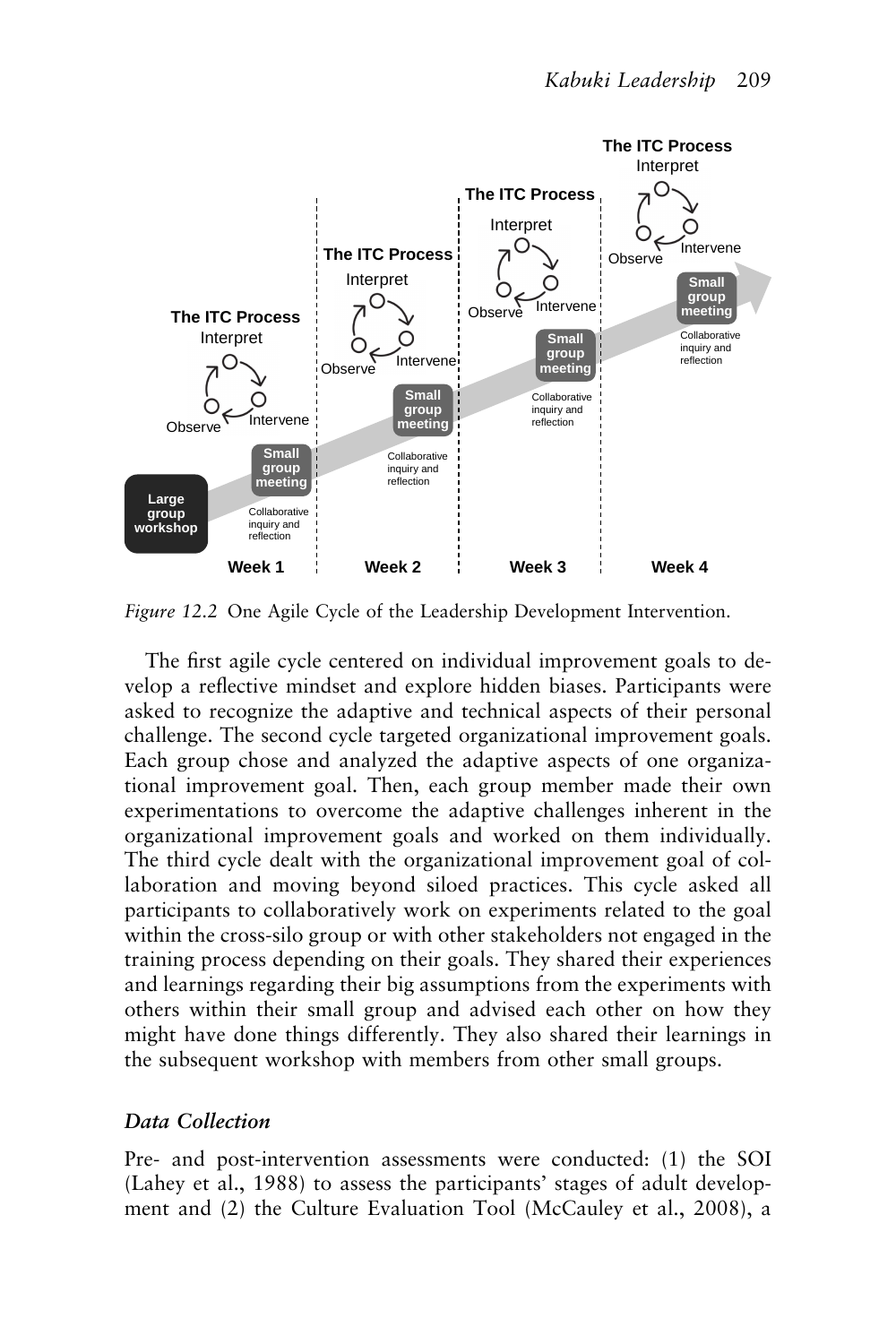survey to explore the participants' views on the organization's leadership culture.

### *Subject-Object Interview*

The SOI is a 90-minute, one-on-one, semi-clinical, semi-structured interview that measures the interviewee's developmental stage related to mental complexity as defined by Kegan (1994). A certified interviewer asks participants about their recent experiences of "anger," "success," "sadness," "change," and so on. Two certified evaluators independently assess a transcript of the interview to determine that individual's developmental level, collaborating to confirm the accuracy of the evaluation. The SOI assigns a level of adult development out of 21 possible scores that corresponds to Kegan's developmental levels (explained earlier), including an assessment of how individuals may be transitioning from one level to another. The SOI is a time-consuming method (Helsing & Howell, 2013) with significant validity and reliability; it is widely used in leadership research (McCauley et al., 2006). Evaluators go through extensive training and testing to become certified to administer and score the SOI. The SOI was conducted virtually for all participants, pre- and post-intervention, and the post-intervention SOI was done a few weeks after the final agile cycle.

# *Culture Evaluation Tool*

The Culture Evaluation Tool (McCauley et al., 2008) was developed to assess a respondent's perspective on whether they view the organization's leadership culture to be dependent, independent, or interdependent. The tool consists of ten sets of three statements. Respondents are asked to divide ten points among the three statements to show the degree to which these statements apply to their organization. The authors chose this instrument as an evaluation tool because its results clarify subtle shifts in organizational culture transformation. It also corresponds well with adult developmental theory and applies the theory to the organizational context.

#### *Results and Data Analysis*

#### *The CEO's Journey*

TOTAL Group has 250 staff members, 11 branches, and four nationwide affiliates. Takahashi, the CEO, was facing an adaptive challenge to grow the firm sustainably. Early on, he described himself as a "critic" and admitted, "My leadership style was highly centralized, and I believed that if I did not give directions, everything on the ground would be halted …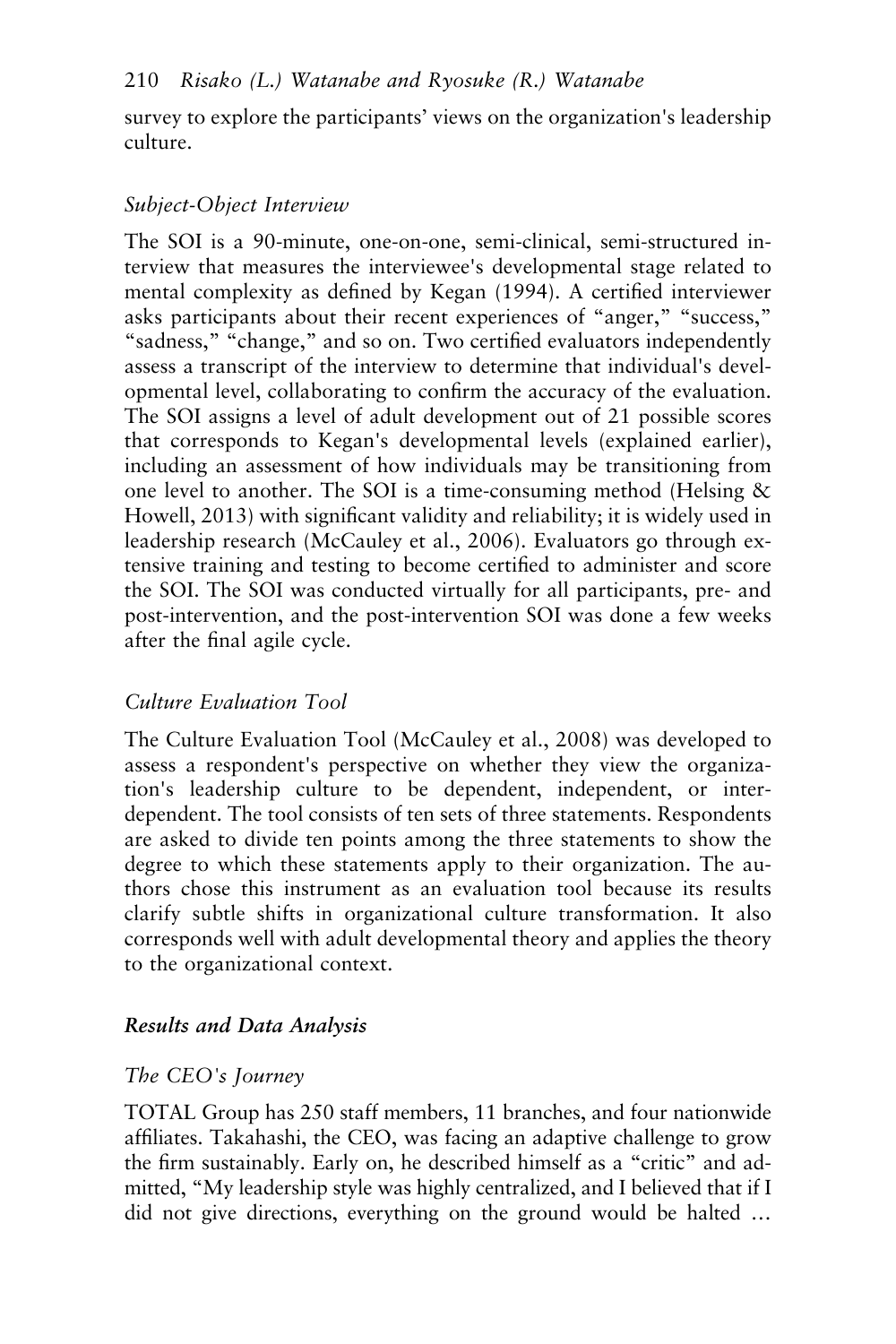Especially, before the pandemic, I believed that if I controlled everything, things would work out." At the onset of the pandemic, however, he came to see that his staff members "were there to help him" and wanted "all to be more actively involved with the business." The first goal of this intervention was to see if there could be a shift in the mindset of any of the executives and impact on the overall corporate culture.

A qualitative shift in Takahashi's mindset was evidenced in numerous comments in the post-program SOI. For example, when he talked about several members in the organization, he pointed out he could now understand that "they had their agendas and positions … because I could see myself from the 'balcony.'" This new perspective led him to learn to "wait for my subordinates more carefully and courteously." He shared that he sensed more of his subordinates were capable of balcony views. He also indicated that he felt more comfort delegating important jobs to his direct reports, as he noted, "people need a certain level of experience…even experience of failure." His mindset shifted from being the "critic" and "expert" problem-solver to being the one who can celebrate the growth of those around him. In other words, Takahashi realized he could not or did not need to solve every problem and that organizational capacity is built by giving the work back to the people. This is a key practice of adaptive leadership.

#### *Organizational Change and Journeys of the Executives*

The pre- and post-program SOIs showed notable shifts in the executives' mindsets. One significant finding was that through the ITC process, the executives came to understand and respect each other more deeply. Many realized they needed to intentionally sustain the effort to change themselves and the organization and that the ITC experiments helped initiate change, such as being adaptive enough to break down silos for collaboration. Additionally, an emerging pattern of language use was noted. For example, interviewees used terms such as "balcony," "adaptive challenge," "experiments," "big assumptions," "immunity," "adult developmental stages," and "leadership culture." Shared language strengthens the holding environment (Heifetz et al., 2009b), and the executives began to see common ground among themselves. Moreover, their new language enabled behavioral change. One executive said, "I allowed myself to behave differently by using the term 'experiment.'"

In addition to the aforementioned qualitative shift, a quantitative shift occurred: 7 out of 15 (47%) participants' developmental stages became more complex by the end of the intervention. Although 6 out of 15 demonstrated a construct closer to the self-authoring mind than the socialized mind before the program, 8 out of 15 were doing so after the program. Overall, many leaders experienced a widened perspective and a mindset shift, noted by the researchers, the participants, and in the data.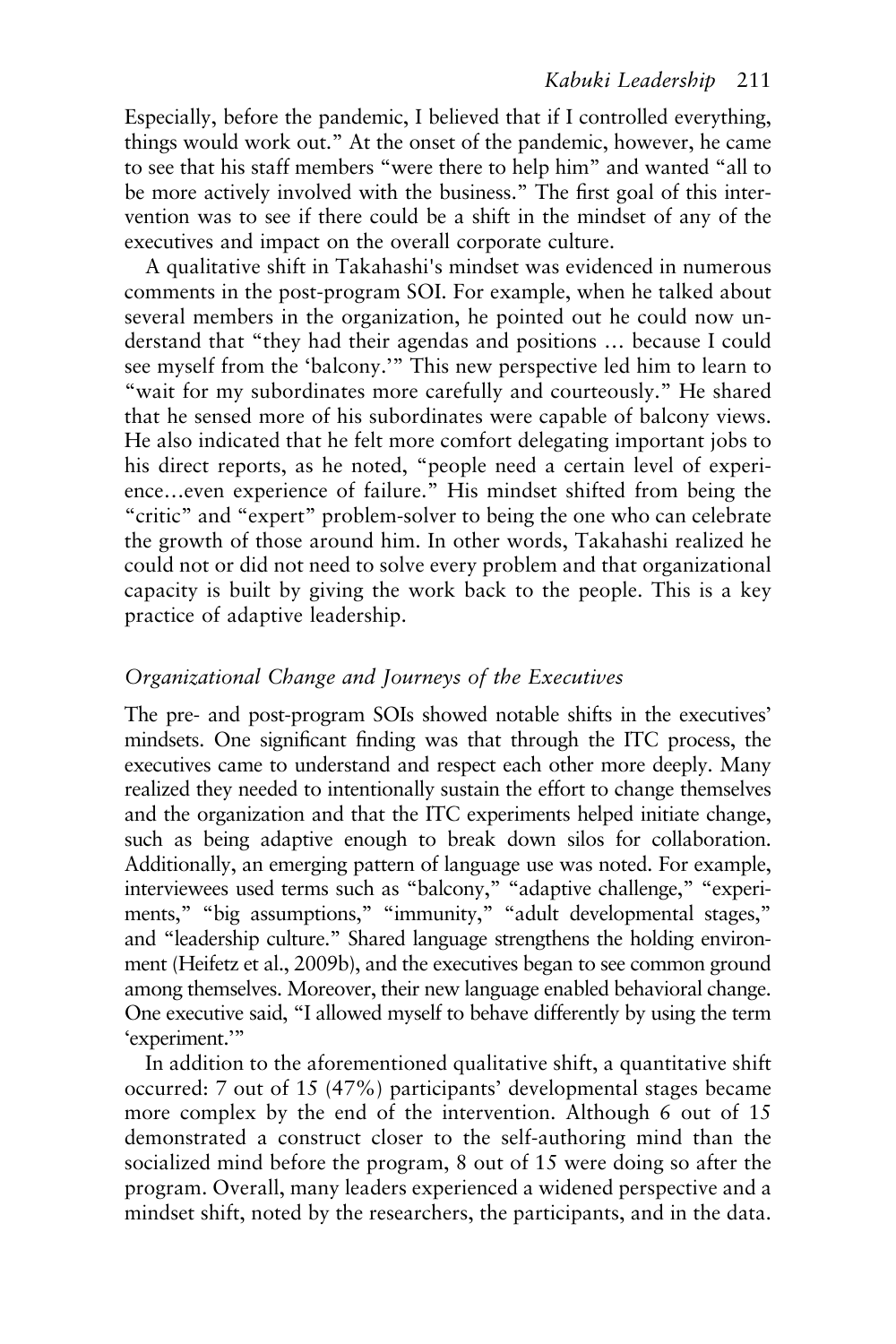#### *All-Company Business Plan Explanatory Conference*

One of the learning outcomes was the first online execution of the annual All-Company Business Plan Explanatory Conference in October 2020. The goal of the conference was for the 250 staff members in attendance to discuss the theme: To help each other interdepartmentally while building a community. Co-designed by an executive planning committee and the researchers, the event began with the CEO's remarks regarding the theme, followed by management updates. Whereas previous conferences only involved executive presentations, the organizers planned the engagement of all attendees, as the goal for the company was to mobilize non-positional leaders to embrace productive disequilibrium and create a new "production" to foster adaptation as in kabuki.

Participants were divided into groups of eight, comprised of those in similar positions across the organization to enable candid, crossdepartmental dialogue. The groups discussed the theme and presented one-minute idea summaries to the entire company. These presentations were designed to be adaptations for everyone: For young staff members lacking formal authority to take turns playing the role of the conductor as in kabuki, and for senior members with formal authority to experience the value of collaborative leadership.

The conference intended to promote a collaborative culture; all indications are that it was successful. One executive said, "We received many positive comments that the staff hoped we could continue these cross-departmental meetings." Another noted,

It went really well. Some of us are already talking about doing Zoom gatherings with our favorite drinks. I was wondering how our leadership training could be rolled out to a company-wide initiative, but I now understand how it could be carried out.

The CEO was buoyant when he reported the "large experiment" succeeded. He declared, "There were some really helpful opinions. The executives are starting to face the same direction now and are evolving." A new company spirit was emerging.

#### *Shifts in Perspectives on Leadership Culture*

The Culture Evaluation Tool generated data to compare differences in the respondents' perspectives on leadership culture between the pre- and postassessments. Table 12.2 shows the average number of points given to each statement by all respondents. The first statement in each triplet describes a dependent leadership culture, the second, an independent leadership culture, and the last, an interdependent leadership culture. The data in Table 12.2 indicate all three statements were endorsed to some degree in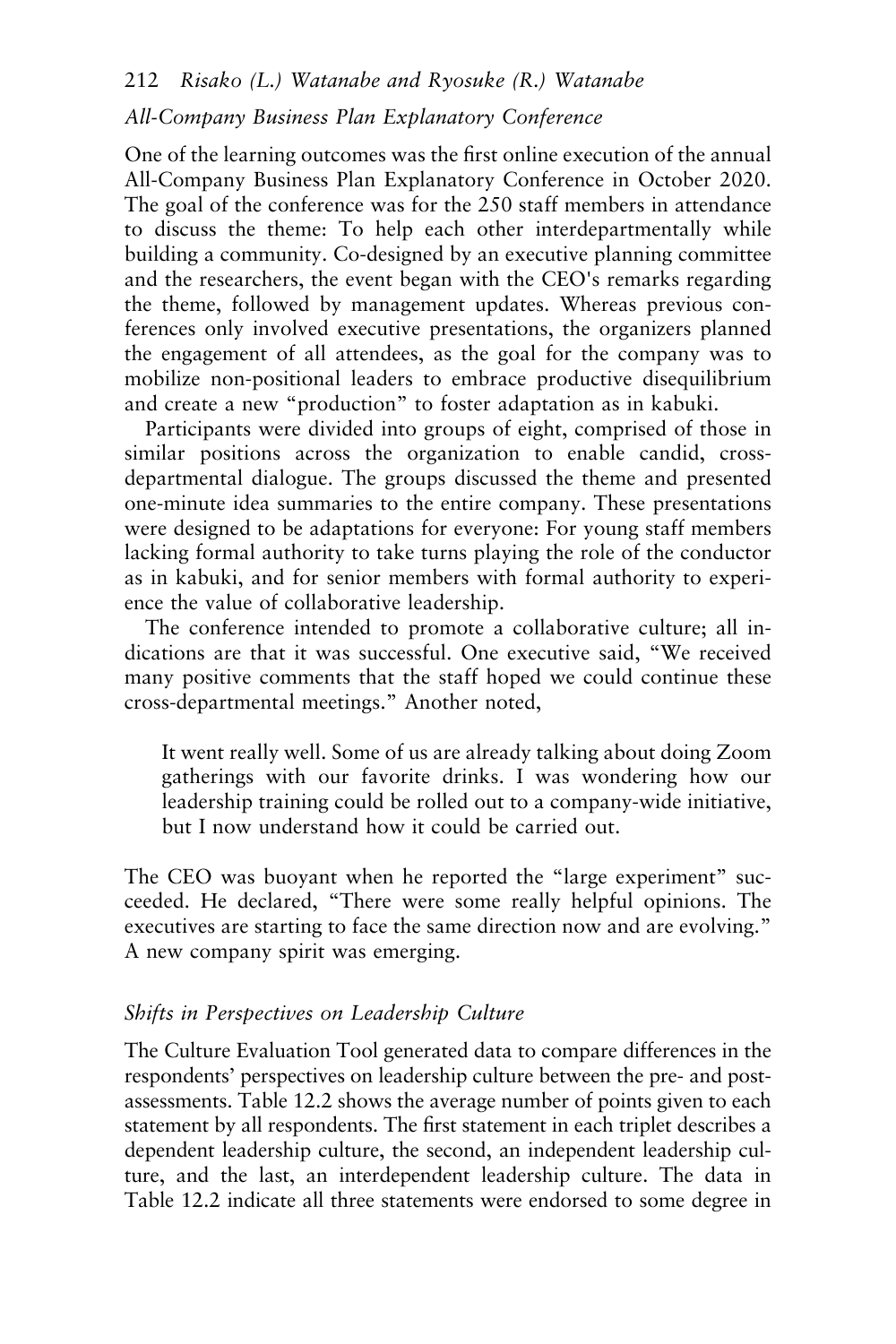| No.            | Theme/Question                                                                                                                           | Pretest<br>(Aug. 2020)<br>$(n=15)$ | Posttest<br>(Dec. 2020)<br>$(n=15)$ | Gap     |
|----------------|------------------------------------------------------------------------------------------------------------------------------------------|------------------------------------|-------------------------------------|---------|
| $\mathbf{1}$   | <b>Decision Making</b>                                                                                                                   |                                    |                                     |         |
|                | Decisions are made by a few<br>people at the top of the<br>organization.                                                                 | 6.60                               | 5.40                                | $-1.20$ |
|                | Decisions are made independently<br>within businesses, functions, or<br>groups.                                                          | 1.53                               | 2.67                                | 1.13    |
|                | Decision making involves<br>collaboration with people<br>across multiple organizational<br>boundaries.                                   | 1.87                               | 1.93                                | 0.07    |
| $\overline{2}$ | Source of Status                                                                                                                         |                                    |                                     |         |
|                | What makes a person important is<br>his or her position in the<br>organization.                                                          | 2.53                               | 1.53                                | $-1.00$ |
|                | What makes a person important is<br>his or her job performance and                                                                       | 3.60                               | 3.67                                | 0.07    |
|                | results.<br>What makes a person important is<br>the way he or she learns and<br>changes with others.                                     | 3.87                               | 4.80                                | 0.93    |
| 3              | <b>Measure of Success</b><br>A person's success is judged by<br>how well the person's boss                                               | 3.60                               | 3.67                                | 0.07    |
|                | thinks he or she is doing.<br>A person's success is judged by<br>how well he or she makes his or<br>her individual performance<br>goals. | 2.60                               | 3.27                                | 0.67    |
|                | A person's success is judged by<br>how well he or she helps the<br>entire organization work<br>together as an integrated whole.          | 3.80                               | 3.07                                | $-0.73$ |
| 4              | <b>Mistakes</b>                                                                                                                          |                                    |                                     |         |
|                | People do not talk about their<br>mistakes because it might risk<br>their future in the organization.                                    | 3.07                               | 3.60                                | 0.53    |
|                | People talk about their mistakes<br>with people in their group<br>because doing so helps improve<br>the group's performance.             | 4.47                               | 3.87                                | $-0.60$ |
|                | People talk about their mistakes<br>with everyone as a way to help<br>everyone do better throughout<br>the organization.                 | 2.47                               | 2.53                                | 0.07    |

*Table 12.2* Leadership Culture Pre- and Post-assessment Comparison

(*Continued*)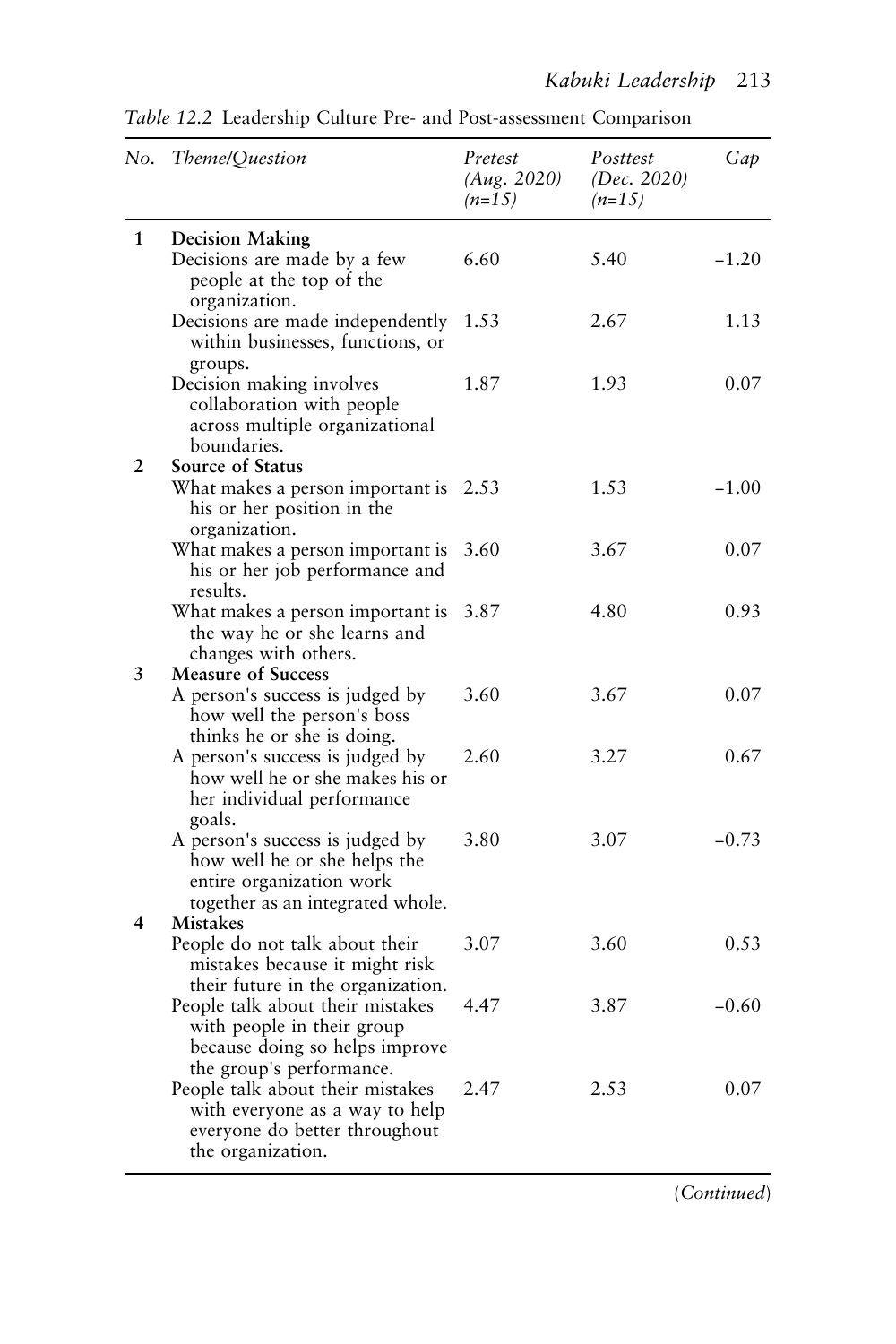| 214 Risako (L.) Watanabe and Ryosuke (R.) Watanabe |  |  |  |  |  |  |
|----------------------------------------------------|--|--|--|--|--|--|
|----------------------------------------------------|--|--|--|--|--|--|

*Table 12.2* (Continued)

| No. | Theme/Question                                                                                             | Pretest<br>(Aug. 2020)<br>$(n=15)$ | Posttest<br>(Dec. 2020)<br>$(n=15)$ | Gap     |
|-----|------------------------------------------------------------------------------------------------------------|------------------------------------|-------------------------------------|---------|
| 5   | Direction during Change                                                                                    |                                    |                                     |         |
|     | During times of change, people<br>take direction from above.                                               | 4.80                               | 3.87                                | $-0.93$ |
|     | During times of change,<br>individuals and groups create<br>their own direction.                           | 3.07                               | 3.20                                | 0.13    |
|     | During times of change, people<br>use diverse perspectives to<br>create new directions together.           | 2.13                               | 2.93                                | 0.80    |
| 6   | <b>Values</b>                                                                                              |                                    |                                     |         |
|     | People value lovalty.                                                                                      | 2.80                               | 2.20                                | $-0.60$ |
|     | People value competitiveness.                                                                              | 3.67                               | 3.87                                | 0.20    |
| 7   | People value public truth-telling.<br>Leader's Approach to Change                                          | 3.53                               | 3.93                                | 0.40    |
|     | Leaders are fairly conservative in<br>their approach to change.                                            | 1.80                               | 1.67                                | $-0.13$ |
|     | Leaders take significant risks for<br>significant rewards.                                                 | 2.67                               | 2.20                                | $-0.47$ |
|     | Leaders practice continuous<br>transformation to achieve long-<br>term success.                            | 5.53                               | 6.13                                | 0.60    |
| 8   | <b>Responsibility for Learning</b>                                                                         |                                    |                                     |         |
|     | The organization is responsible<br>for identifying what people<br>need to learn.                           | 4.20                               | 4.20                                | 0.00    |
|     | People are responsible for their<br>own learning.                                                          | 3.67                               | 3.80                                | 0.13    |
| 9   | People take responsibility for one<br>another's learning.<br><b>Executive Decisions</b>                    | 2.13                               | 2.00                                | $-0.13$ |
|     | Decisions made by senior leaders<br>are typically reactive and<br>tactical.                                | 3.73                               | 3.07                                | $-0.67$ |
|     | Decisions made by senior leaders<br>proactively address needs in<br>specific parts of the<br>organization. | 2.47                               | 2.60                                | 0.13    |
|     | Decision made by senior leaders<br>create strategic synergies across<br>the whole enterprise.              | 3.80                               | 4.33                                | 0.53    |
| 10  | Disagreements                                                                                              |                                    |                                     |         |
|     | People want to keep the peace and<br>not make disruptions.                                                 | 5.27                               | 5.80                                | 0.53    |
|     | People openly disagree and argue<br>about things they believe are<br>important.                            | 3.00                               | 3.00                                | 0.00    |

(*Continued*)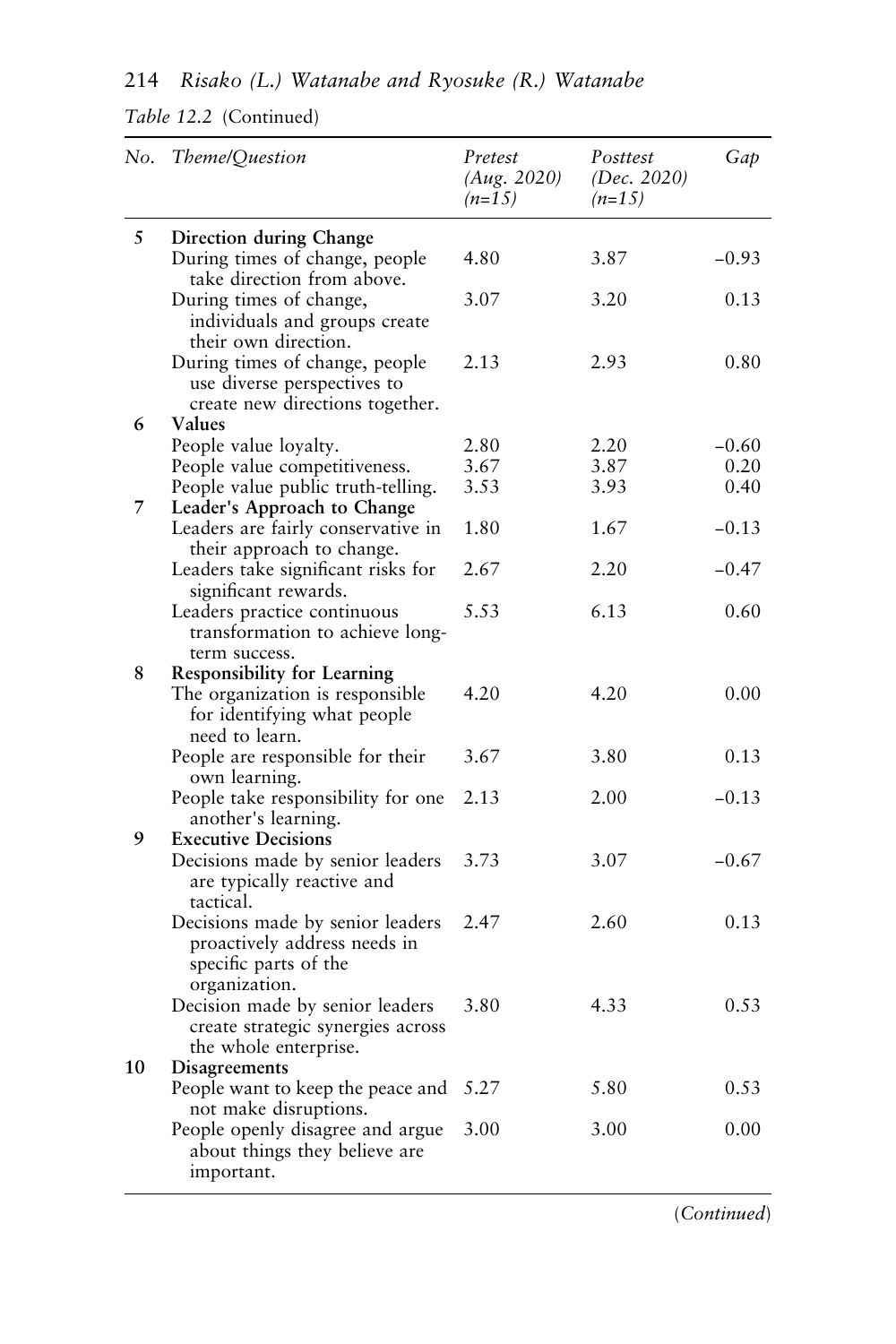| No. Theme/Question                                                        | Pretest<br>(Aug. 2020)<br>$(n=15)$ | Posttest<br>(Dec. $2020$ )<br>$(n=15)$ | Gap     |
|---------------------------------------------------------------------------|------------------------------------|----------------------------------------|---------|
| People take advantage of<br>disagreements to solve complex<br>challenges. | 1.73                               | 1.20                                   | $-0.53$ |
| Leadership Cultures (Total Average)                                       | Pretest                            | Posttest                               | Gap     |
| Dependent Leadership Culture                                              | 3.84                               | 3.50                                   | $-0.34$ |
| Independent Leadership Culture                                            | 3.07                               | 3.21                                   | 0.14    |
| Interdependent Leadership Culture                                         | 3.09                               | 3.29                                   | 0.20    |
|                                                                           |                                    |                                        |         |

#### *Table 12.2* (Continued)

Note: The Culture Evaluation Tool was designed by McCauley et al. (2008). Used with permission. Average number of points (out of 10) given to each statement. The first statement in each triplet signifies a leadership culture that is "dependent," the second shows one that is "independent," and the third represents one that is "interdependent."

the organization, but the perspectives regarding the organization's leadership culture shifted from dependent to independent or interdependent in the post-assessment, as evidenced in a 0.20 point increase in the average of the interdependent leadership culture and a 0.14 point increase in the average of the independent leadership culture, whereas a 0.34 point decrease in the average of the dependent leadership culture was noted.

The data in Figure 12.3 show the pre- and post-assessment comparison of the total average number of points given to statements indicating each leadership culture: The dependent, the independent, and the interdependent. The figure shows that the average numbers of the independent leadership culture in both the pre- and post-assessments were the smallest among the three leadership cultures, regardless of the general (not statistically significant) shifts from the dependent to the independent to the interdependent leadership culture. This might indicate the Japanese executives' hesitation regarding the independent leadership culture due to their embeddedness in hierarchical collectivism even though they might appreciate the value of Western individualism. Alternatively, it could indicate an evolving understanding of leadership within the organization. The trend line might be expected as belief systems begin to adjust. Overall, Figure 12.3 clearly visualizes the shift toward the independent and the interdependent leadership cultures.

# **Implications for Adaptive Leadership Development from a Japanese Case**

This chapter concludes with a reflection on kabuki leadership development, namely, practicing adaptive leadership in a hierarchical collectivist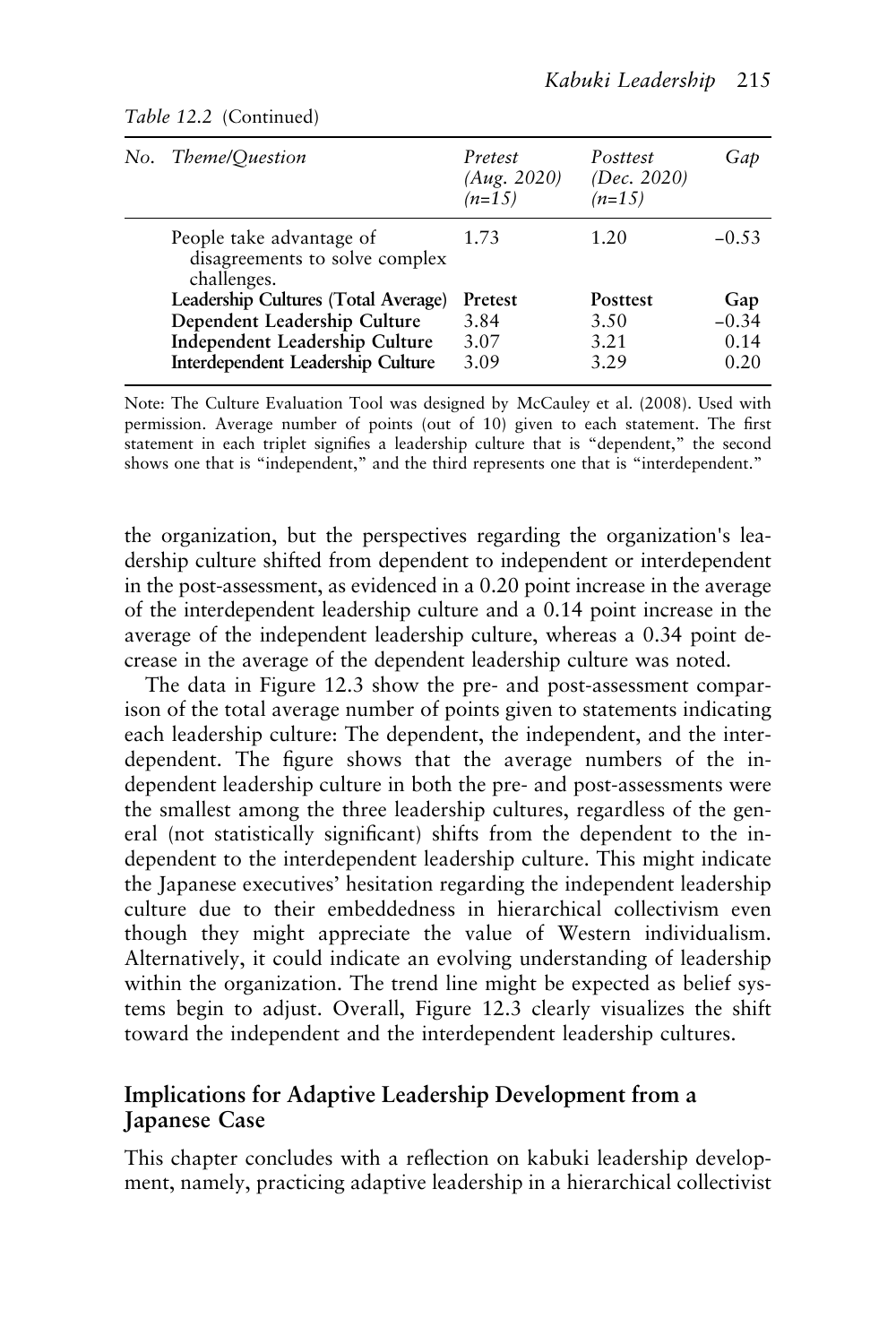

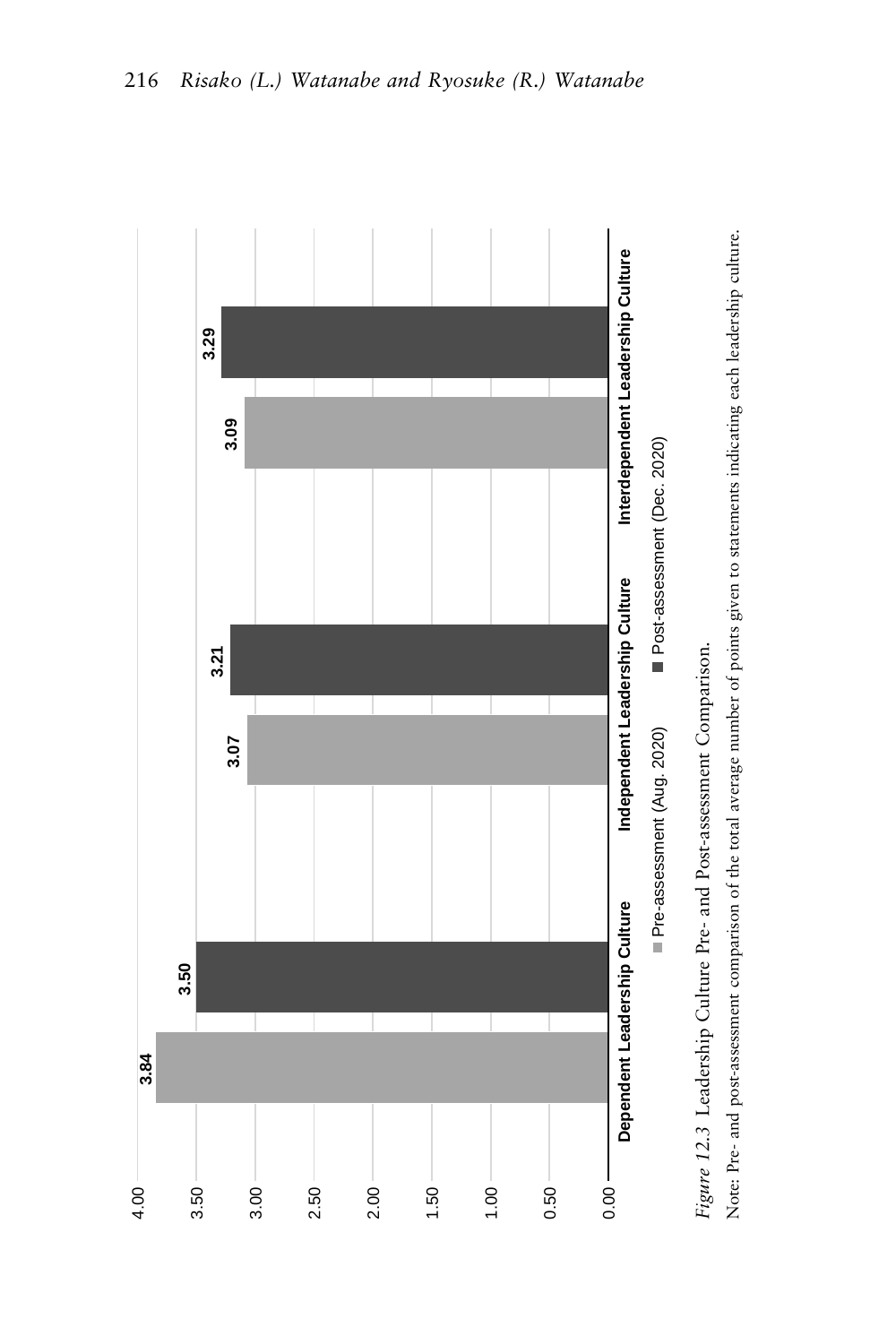culture in a Japanese company. This improvisational art of leadership supports adaptation, adopts productive disequilibrium, and leverages collective leadership.

The differentiating characteristics of a culture predict organizational practices and leadership qualities most accepted and successful in that culture. Japan's hierarchical collectivist culture and typical information flow in a hierarchical chain of command in itself requires top-level leadership (e.g., the CEO) to initiate and rebuild a culture into one that is more adaptive.

In kabuki leadership, executives who participate in any program that intends to adjust an organization's culture and leadership practices must be authorized through that organization's formal authority. In this study, the CEO became a role model to his direct reports, showing commitment to the intervention, openness to collaboration, and vulnerability to motivate others to follow his lead. Modeling also strengthened the holding environment by building vertical bonds of trust in authority figures and lateral bonds of camaraderie (Heifetz et al., 2009b).

It is important to note that this process can cause disequilibrium for the CEO as well as for other executives, so special attention should be paid to orchestrate conflict carefully and foster open conversations (Heifetz et al., 2009b). Adaptive leadership practices are in and of themselves an adaptive challenge in Japanese culture—for the CEO as well as other members of the organization. The experiences in this intervention suggest the need for a special holding environment for the top authority in a system engaged in kabuki leadership, such as private executive coaching sessions and/or weekly check-ins as the culture is adapting. The need for psychological safety, however, is critical for adaptive work at all levels if a new cultural norm is to take hold. This was especially true during the pandemic crisis, where outside turbulence caused participants to already be challenged by disconnect, uncertainty, and distress. Formal authority must consider the external environment to be a key and uncontrollable component as they regulate the internal (and controllable) disequilibrium. As was shown in this study, the generation of group norms at the beginning of an intervention such as this, including confidentiality rules, can effectively authorize participants to share opinions freely in a hierarchical collectivist culture. These norms were supported by frequent access to individual consultations.

Small groupings for particularly intense and personal interventions, such as ITC, supported the participants in their shift to an experimental mindset (Heifetz et al., 2009b). These deliberate structures offered mutual support for productive disequilibrium, and, in a relatively short period of three months, the agile development process enabled a shift in the mind and behavioral change of executives. They became their own audience by "going to the balcony," reflecting deeply upon their beliefs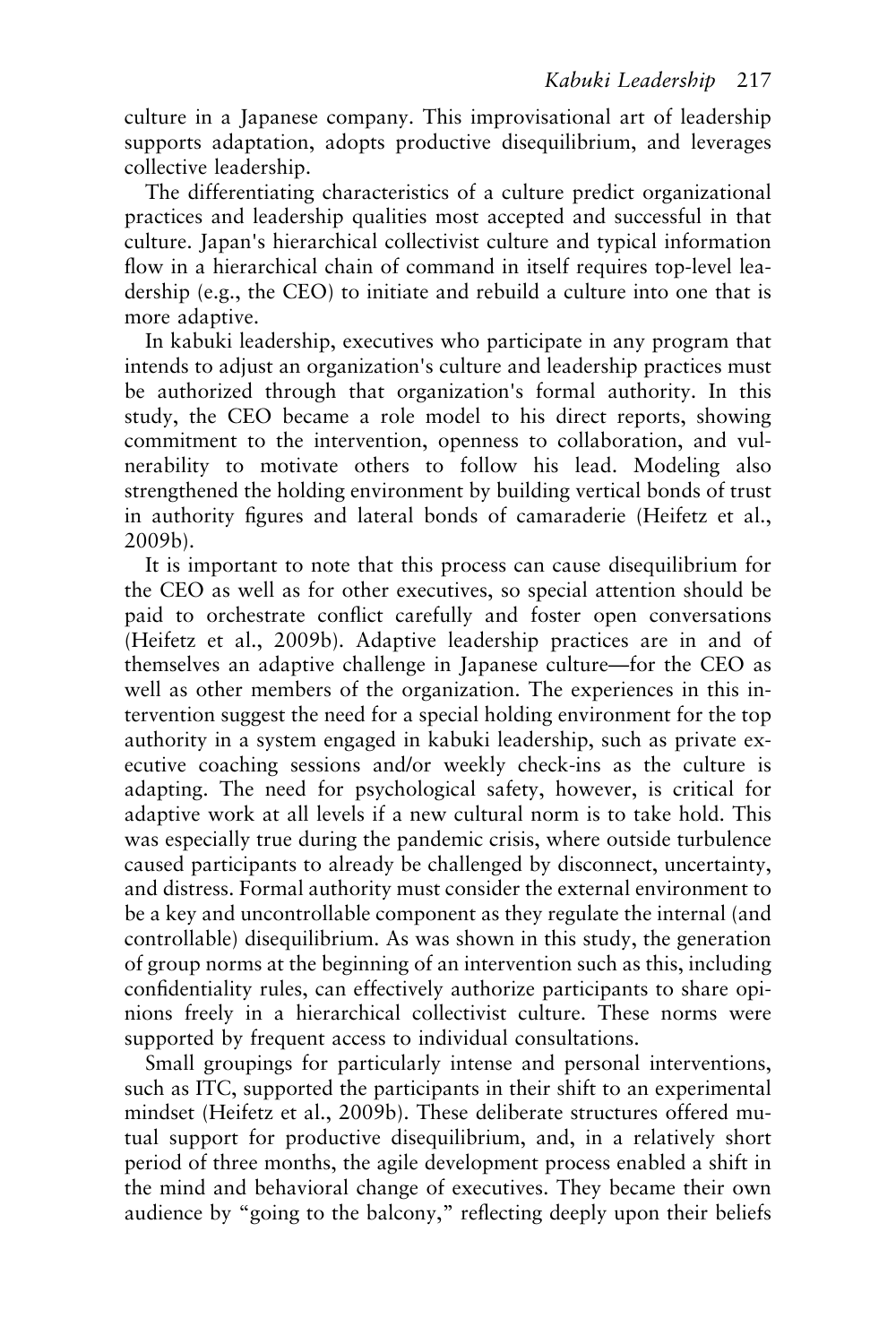and assumptions, and creating their own new storybook through experiments, like the theatergoers in kabuki who actively participate in the show with their imagination by dissecting the double meaning of kakekotoba pivot words and double castings in the play. Additionally, taking turns as facilitators in their small group enhanced the adaptative capacity of executives leading collaborative work, similar to the artists who composed, conducted, and performed collaboratively in the musicmaking in kabuki.

Finally, this intervention utilized multiple tools and theories that worked to produce these positive results. These included theories related to adult development, practices of adaptive leadership, and specific process tools such as ITC. In concert, they enabled a more nuanced "balcony view" (Heifetz et al., 2009b).

This leadership development intervention adds to the growing body of knowledge around adaptive leadership and adult development in an international context by showing that a Western adaptive leadership framework could apply to an Eastern context, namely Japan, when advanced through strategic processes and applied instruments. This case study of adaptive leadership development in Japan produced evidence of a shift in the mindset of Japanese executives and their corporate culture. Practiced in a hierarchical collectivist culture, kabuki leadership enables the art of improvisation and experimentation of adaptive leadership and fosters adaptation, embraces productive disequilibrium, and promotes leadership generation (Heifetz et al., 2009a). Moreover, since this is a first-of-its-kind leadership development program in the Japanese context, we find that this type of kabuki leadership training merits further investigation.

#### **References**

- De Smet, A., Lurie, M., & St. George, A. (2018). Leading agile transformation: The new capabilities leaders need to build 21st-century organizations. *McKinsey & Company*. [https://www.mckinsey.com/business-functions/organization/our](https://www.mckinsey.com)[insights/leading-agile-transformation-the-new-capabilities-leaders-need-to](https://www.mckinsey.com)[build-21st-century-organizations](https://www.mckinsey.com)
- D'Etcheverry, C. (2011). Seducing the mind: (Edo) Kabuki and the ludic performance. *Early Modern Japan*, *19*, 21–43.
- Drath, W. H., Palus, C. J., & McGuire, J. B. (2010). Developing interdependent leadership. In E. V. Velsor & C. D. McCauley & M. N. Ruderman (Eds.), *The center for creative leadership handbook of leadership development*  (pp. 405–428). Jossey-Bass.
- Heifetz, R. A. (1994). *Leadership without easy answers*. Harvard University Press.
- Heifetz, R. A., Grashow, A., & Linsky, M. (2009a). Leadership in a (permanent) crisis. *Harvard Business Review*, *87*(7/8), 62–69. [https://hbr.org/2009/07/](https://hbr.org)  [leadership-in-a-permanent-crisis](https://hbr.org)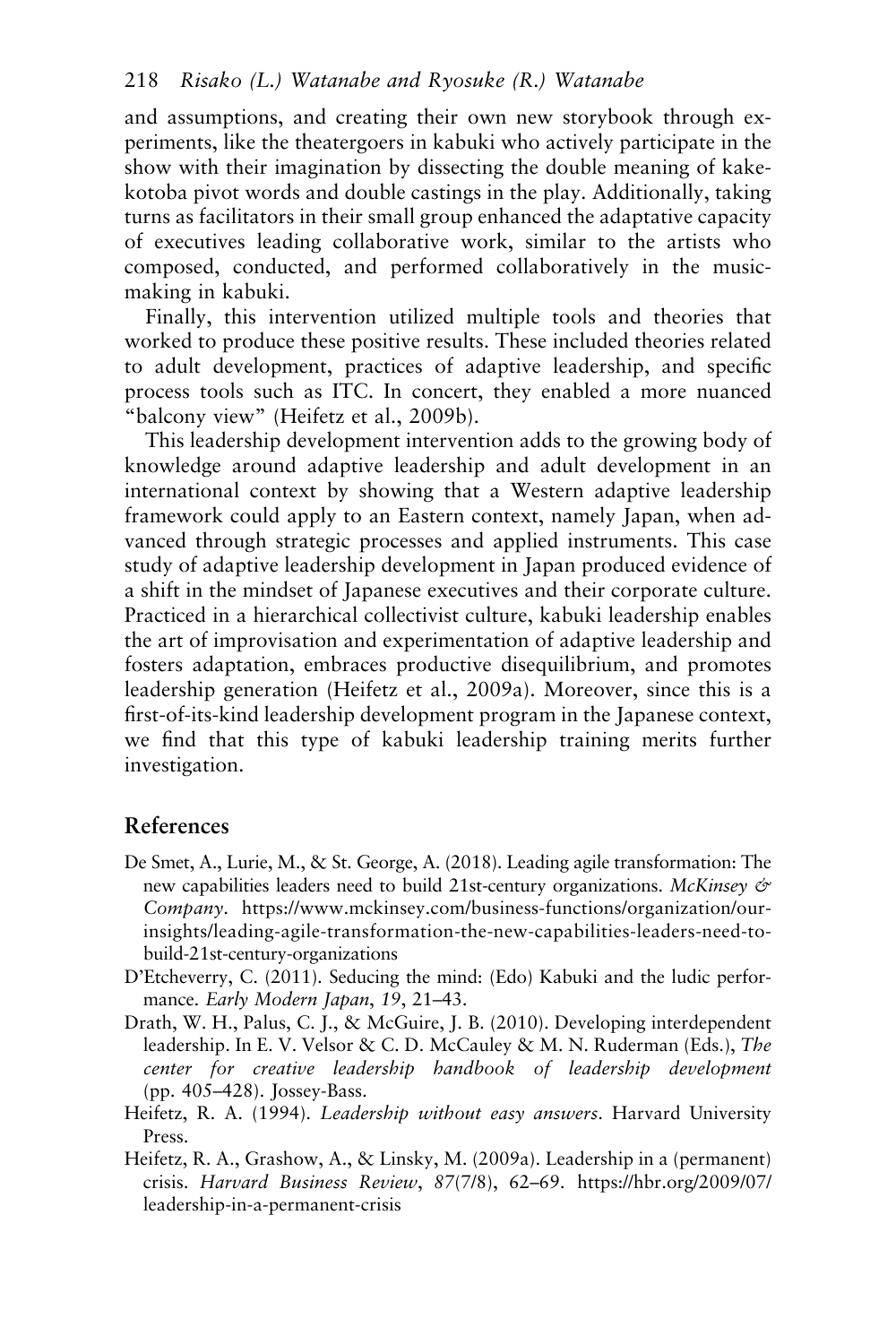- Heifetz, R. A., Grashow, A., & Linsky, M. (2009b). *The practice of adaptive leadership: Tools and tactics for changing your organization and the world*. Harvard Business Press.
- Helsing, D., & Howell, A. (2013). Understanding leadership from the inside out: Assessing leadership potential using constructive-developmental theory. *Journal of Management Inquiry*, *23*(2), 186–204. [10.1177/10564926135](http://dx.doi.org/10.1177/1056492613500717) [00717](http://dx.doi.org/10.1177/1056492613500717)
- Helsing, D., Kegan, R., & Lahey, L. L. (2013). *Supporting others development: Applying adult development theory to your role as leader and within your organization*. Minds at Work.
- Hong, G. H., & Schneider, T. (2020). *Shrinkonomics: Lessons from Japan*. International Monetary Fund F&D. [https://www.imf.org/external/pubs/ft/](https://www.imf.org) [fandd/2020/03/pdf/shrinkanomics-policy-lessons-from-japan-on-population](https://www.imf.org)[aging-schneider.pdf](https://www.imf.org)
- House, R., Javidan, M., Hanges, P., & Dorfman, P. (2002). Understanding cultures and implicit leadership theories across the globe: An introduction to project GLOBE. *Journal of World Business*, *37*(1), 3–10. [10.1016/S1090-951](http://dx.doi.org/10.1016/S1090-9516(01)00069-4) [6\(01\)00069-4](http://dx.doi.org/10.1016/S1090-9516(01)00069-4)
- Imai, M. (1986). *Kaizen: The key to Japan's competitive success*. McGraw-Hill.
- Kegan, R. (1994). *In over our heads: The mental demands of modern life*. Harvard University Press.
- Kegan, R., & Lahey, L. L. (2009). *Immunity to change: How to overcome it and unlock potential in yourself and your organization*. Harvard Business Press.
- Kegan, R., Lahey, L. L., Miller, M. L., Fleming, A., & Helsing, D. (2016). *An everyone culture: Becoming a deliberately developmental organization*. Harvard Business Press.
- Kodansha. (n.d.a). Kabuki. In *Encyclopedia of Japan*. Retrieved December 26, 2020, from [https://japanknowledge.com/library/en/](https://japanknowledge.com)
- Kodansha. (n.d.b). Kabuki music. In *Encyclopedia of Japan*. Retrieved December 26, 2020, from [https://japanknowledge.com/library/en/](https://japanknowledge.com)
- Kominz, L. (2006). The new Sakata Tōjūrō's Grand Kabuki Show and the rebirth of Kamigata (Kansai) Kabuki. *Asian Theatre Journal*, *23*(2), 396–400. [10.1353/atj.2006.0025](http://dx.doi.org/10.1353/atj.2006.0025)
- Kyocera Corporation. (2020). *What is amoeba management?* Official Website of Kazuo Inamori. [https://global.kyocera.com/inamori/management/amoeba/](https://global.kyocera.com)
- Lahey, L., Souvaine, E., Kegan, R., Goodman, R., & Felix, S. (1988). *A guide to the subject-object interview: Its administration and interpretation*. Harvard University, Graduate School of Education, Laboratory of Human Development.
- Layne, N. (2012, September 9). Japan Airlines sets IPO at \$8.5 billion in sign of strong demand. *Reuters*. [https://www.reuters.com/article/us-japanairlines-ipo](https://www.reuters.com)[price/japan-airlines-sets-ipo-at-8-5-billion-in-sign-of-strong-demand](https://www.reuters.com)[idINBRE88907G20120910](https://www.reuters.com)
- McCauley, C. D., Drath, W. H., Palus, C. J., & O'Connor, P. M. G. (2006). The use of constructive-developmental theory to advance the understanding of leadership. *The Leadership Quarterly*, *17*(6), 634–653. [10.1016/j.leaqua.2](http://dx.doi.org/10.1016/j.leaqua.2006.10.006)  [006.10.006](http://dx.doi.org/10.1016/j.leaqua.2006.10.006)
- McCauley, C. D., Palus, C. J., Drath, W. H., Hughes, R. L., McGuire, J. B., O'Connor, P. M. G., & Van Velsor, E. (2008). Interdependent leadership in